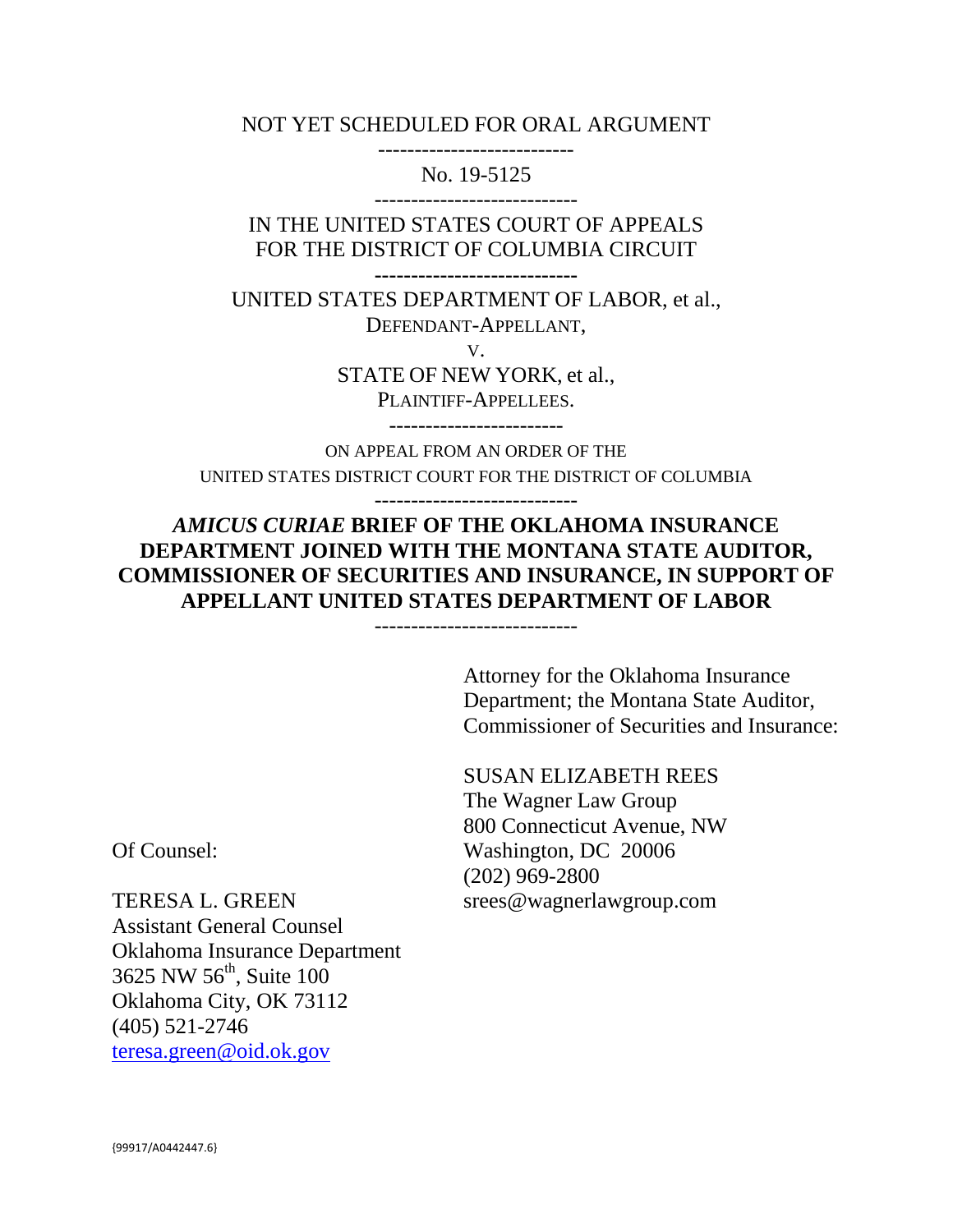CHRISTOPHER E. CONDELUCI CC Law & Policy PLLC 1001  $4^{\text{th}}$  Street, SE Washington, DC 20003 (703) 209-0690 chris@cclawandpolicy.com

KRISTIN HANSEN, ESQ. Deputy State Auditor Montana State Auditor, Commissioner of Securities and Insurance 840 Helena Avenue Helena, MT 59601 (406) 444-2040 Kris.Hansen@mt.gov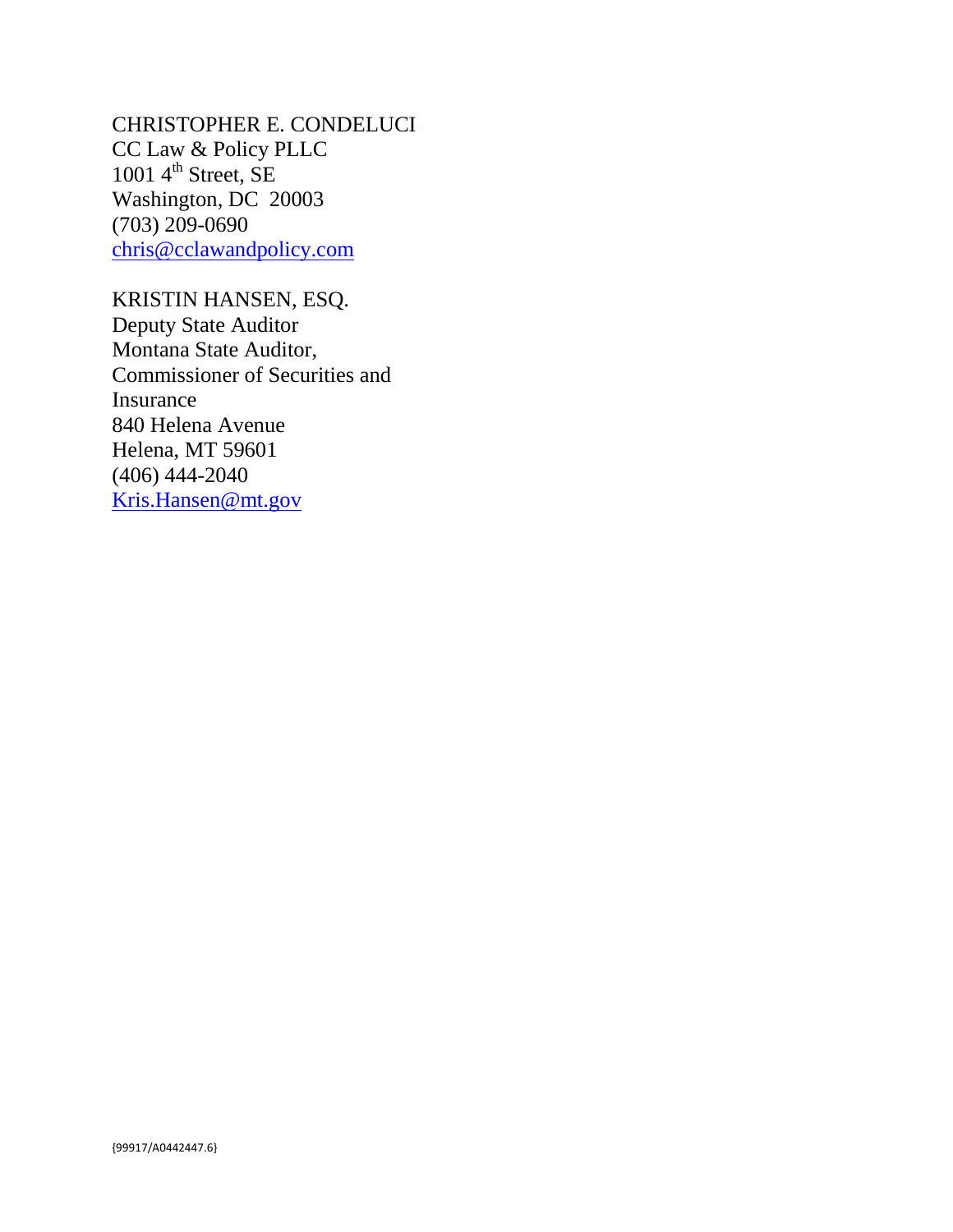# **CERTIFICATE AS TO PARTIES, RULINGS, AND RELATED CASES**

Pursuant to D.C. Circuit Rule 28(a)(1), the undersigned counsel certifies as follows:

#### **A. Parties and Amici**

Plaintiffs are the State of New York; the Commonwealth of Massachusetts; the District of Columbia; the State of California; the State of Delaware; the Commonwealth of Kentucky; the State of Maryland; the State of New Jersey; the State of Oregon; the Commonwealth of Pennsylvania; the Commonwealth of Virginia; and the State of Washington.

Defendants are the U.S. Department of Labor; R. Alexander Acosta, in his official capacity as Secretary of the U.S. Department of Labor; and the United States of America.

*Amici* before the district court include: (1) the Chamber of Commerce of the United States of America and the Society for Human Resource Management; (2) the States of Texas, Nebraska, Georgia, and Louisiana; (3) Nancy Pelosi, Steny H. Hoyer, James E. Clyburn, Joseph Crowley, Linda T. Sánchez, Robert C. Scott, Frank Pallone, Jr., Jerrold Nadler, and Richard E. Neal; (4) the Restaurant Law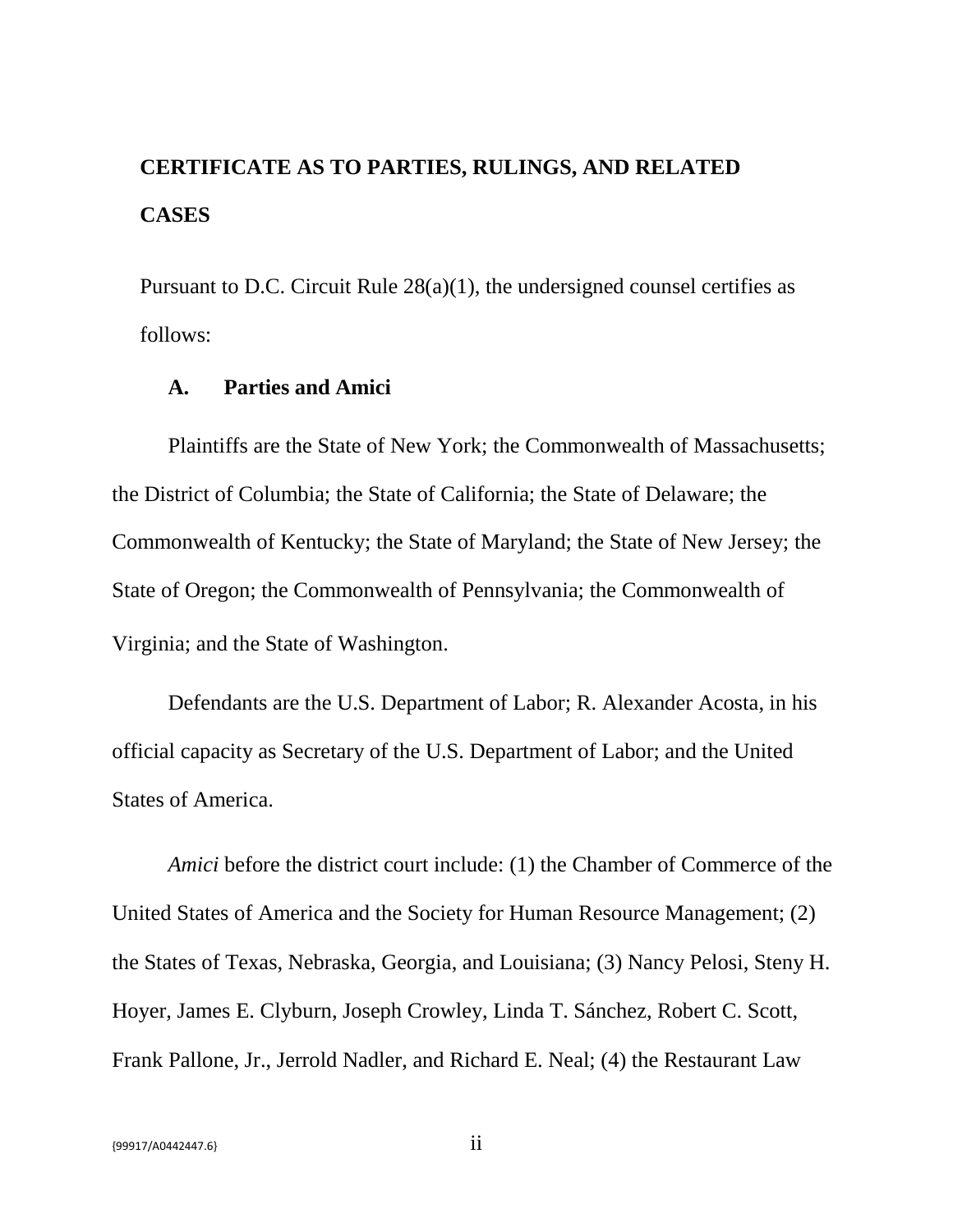Center; (5) the American Medical Association and the Medical Society of the State of New York; and (6) the Coalition to Protect and Promote Association Health Plans.

*Amici* before this Court currently: the Oklahoma Insurance Department and the Montana State Auditor, Commissioner of Securities and Insurance, on behalf of Defendant Appellants the U.S. Department of Labor; R. Alexander Acosta, in his official capacity as Secretary of the U.S. Department of Labor; and the United States of America.

#### **B.** *Rulings Under Review*

Appellants seek review of the district court's order and memorandum opinion entered on March 28, 2019 (Dkt. Nos. 78, 79). The rulings were issued by the Honorable John D. Bates in Case No. 1:18-cv-1747.

#### **C.** *Related Cases.* **None.**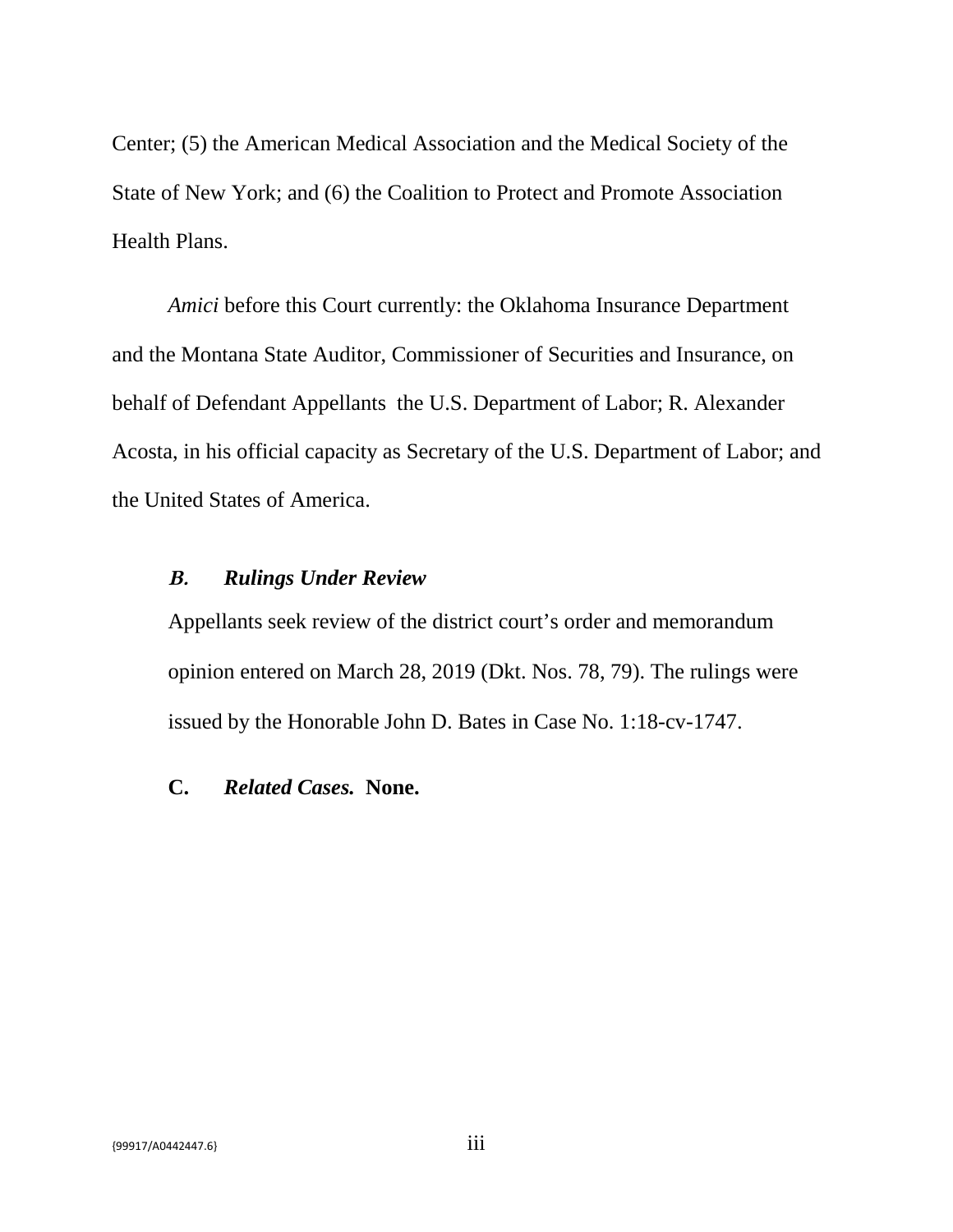# **TABLE OF CONTENTS**

| The Final Rule is a flexible standard unlike the prior test; and courts<br>I.                                                                                                                                                          |
|----------------------------------------------------------------------------------------------------------------------------------------------------------------------------------------------------------------------------------------|
| II. The Final Rule promotes insurance coverage for a significant number of<br>small business employees and sole-proprietors that are currently uninsured,<br>especially in Oklahoma and similar states with a high percentage of small |
| The Final Rule should be permitted because it promotes the most efficient<br>Ш.                                                                                                                                                        |
| IV. The cost of rejecting the DOL's Final Rule is signficant in light of state                                                                                                                                                         |
|                                                                                                                                                                                                                                        |
|                                                                                                                                                                                                                                        |
|                                                                                                                                                                                                                                        |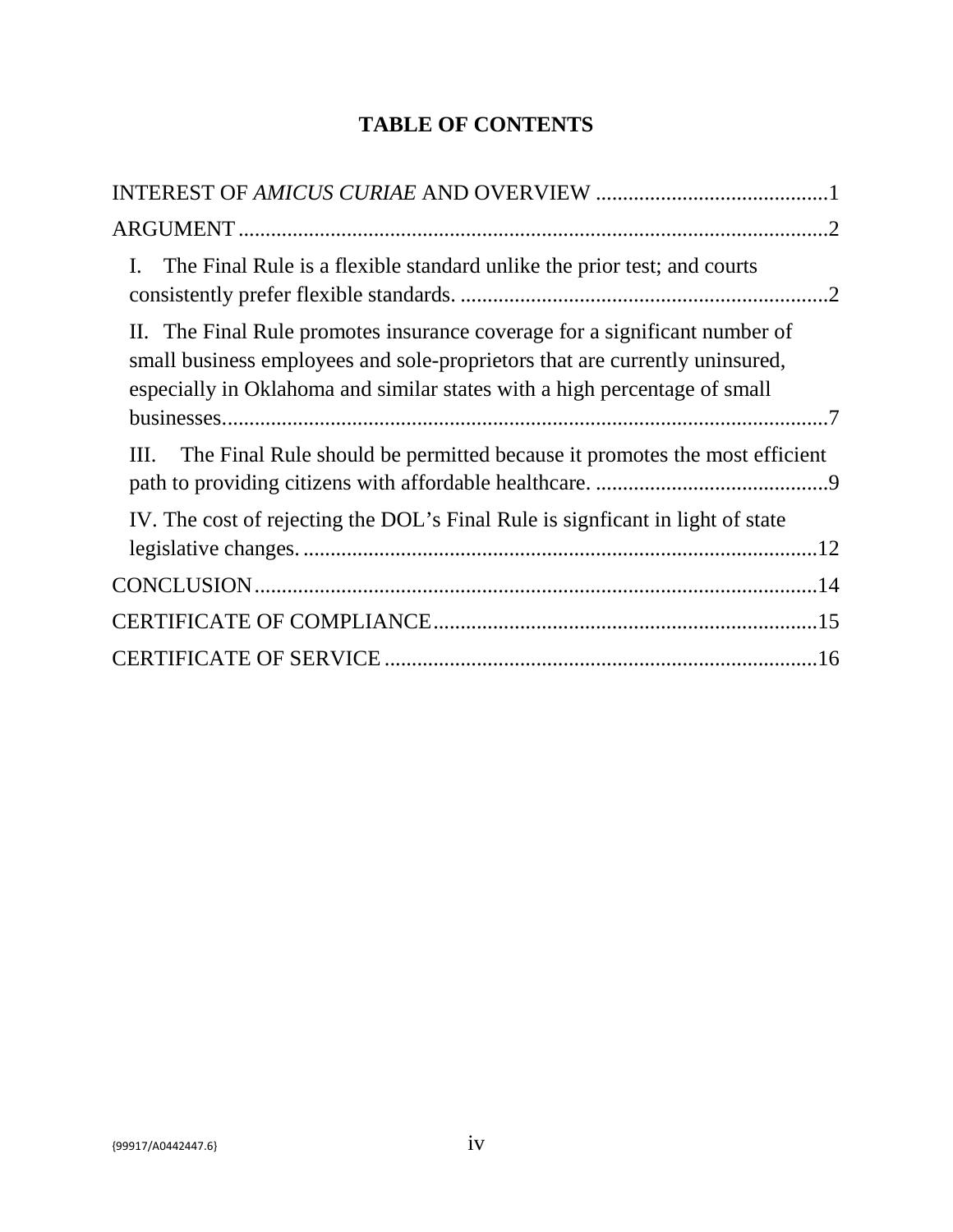# **TABLE OF AUTHORITIES**

### **CASES**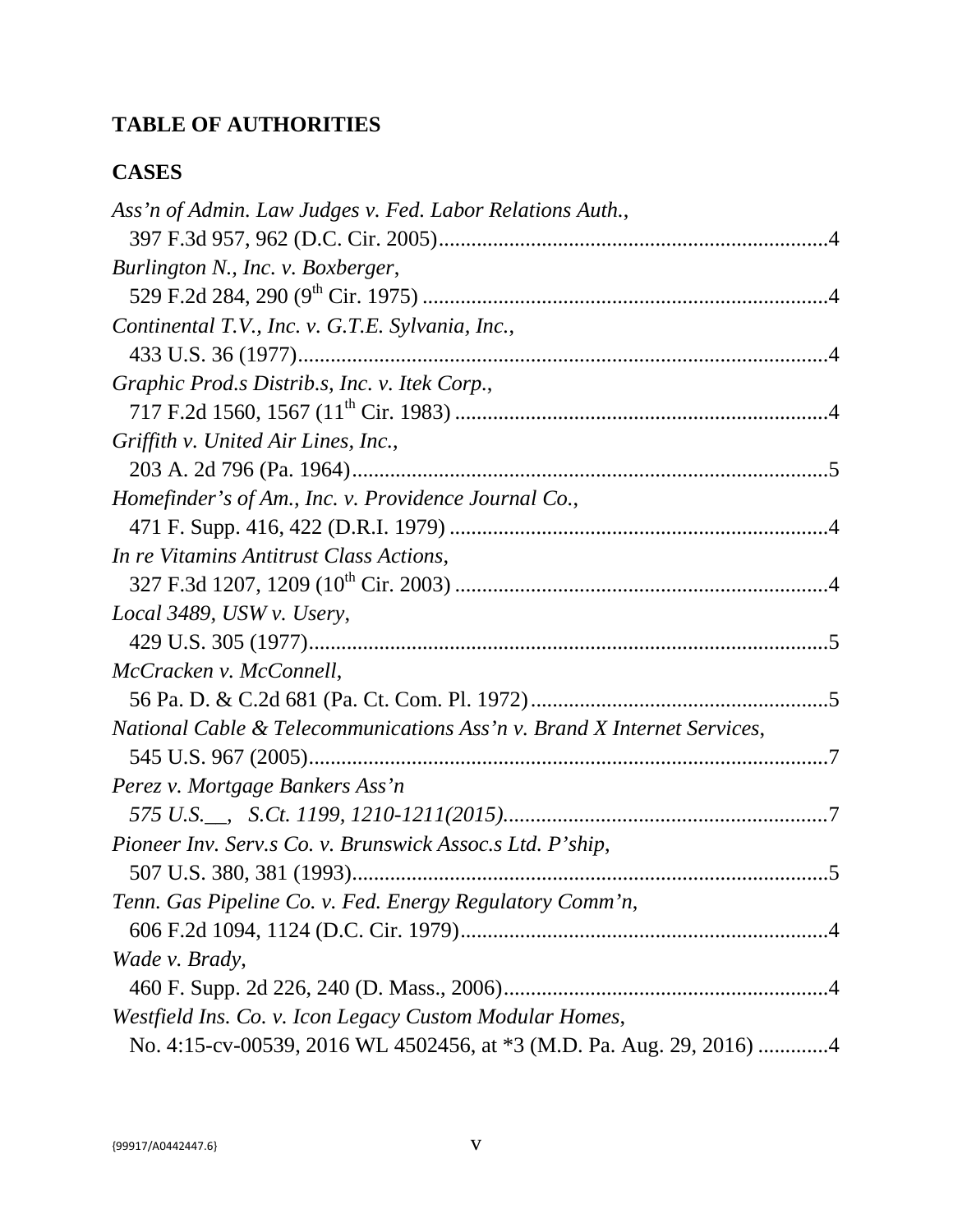# **STATUTES**

| Okla. Stat. title 36, § 638 (1993); Okla. Stat. title § 640 (1993) 13 |  |
|-----------------------------------------------------------------------|--|
|                                                                       |  |
|                                                                       |  |

# **OTHER AUTHORITIES**

| Central Oklahoma Workforce Briefing, Okla Dep't Com. (2014),                      |
|-----------------------------------------------------------------------------------|
| https://okcommerce.gov/assets/files/data-and-research/workforce-                  |
|                                                                                   |
| Chris Lee, The Number of Uninsured People Rose in 2017, Reversing Some of the     |
| Coverage Gains Under the Affordable Care Act, Henry J Kaiser Family Found.        |
| (Dec. 10, 2018), https://www.kff.org/uninsured/press-release/the-number-of-       |
| uninsured-people-rose-in-2017-reversing-some-of-the-coverage-gains-under-the-     |
|                                                                                   |
| Definition of "Employer" Under Section 3(5) of ERISA—Association Health           |
|                                                                                   |
| Key Facts About the Uninsured Population, Henry J Kaiser Family Foundation        |
| (Dec. 7, 2018), https://www.kff.org/uninsured/fact-sheet/key-facts-about-the-     |
|                                                                                   |
| Northwest Oklahoma Regional Ecosystem Report, Okla Dep't Com. (2014),             |
| https://okcommerce.gov/assets/files/data-and-research/workforce-                  |
|                                                                                   |
| Oklahoma Small Business Profile, U.S. Small Bus. Admin. Off. Advoc. 149           |
| (2018), https://www.sba.gov/sites/default/files/advocacy/2018-Small-Business-     |
|                                                                                   |
| Percentage Without Health Insurance Coverage: United States, U.S. Census          |
| Bureau,                                                                           |
| https://factfinder.census.gov/faces/tableservices/jsf/pages/productview.xhtml?src |
|                                                                                   |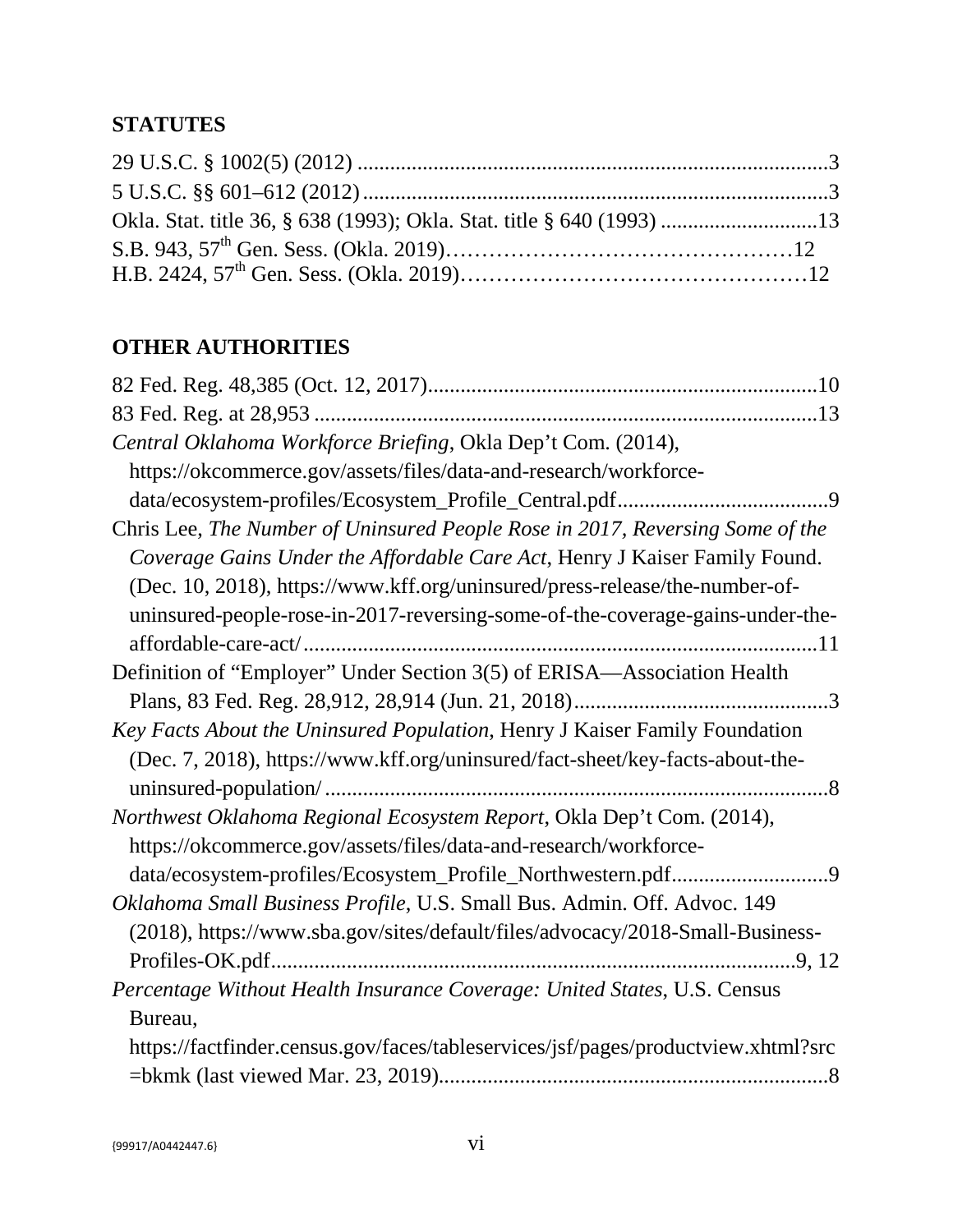| Rabah Kamal & Cynthia Cox, How Has U.S. Spending on Healthcare Changed        |
|-------------------------------------------------------------------------------|
| Over Time?, Peterson-Kaiser Health Sys. Tracker,                              |
| https://www.healthsystemtracker.org/chart-collection/u-s-spending-healthcare- |
| changed-time/#item-spending-on-public-health-has-increased-particularly-by-   |
|                                                                               |
| Steve Adams, Jules Clark, & Luke F. Delorme, Understanding the ACA: How the   |
| Affordable Care Act Affects Your Health Insurance Costs, Am. Inst. for Econ.  |
| Res. (May 8, 2014), https://www.aier.org/research/understanding-affordable-   |
|                                                                               |
| Summary of the Regulatory Flexibility Act, as Amended by the Small Business   |
| Regulatory Enforcement Fairness Act, U.S. Environmental Protection Agency     |
| https://www.epa.gov/laws-regulations/summary-regulatory-flexibility-act-      |
| amended-small-business-regulatory-enforcement (last visited May 19, 2019)     |
| .3, 4                                                                         |

# **CASE DOCUMENTS**

| Br. Amici Curiae Am. Medical Ass'n & Medical Society of the State of New York      |
|------------------------------------------------------------------------------------|
| Supp. Pls.' Mot. Summ. J.,                                                         |
|                                                                                    |
| Br. Chamber of Commerce U.S. of Am. & Society Human Resource Management            |
| <i>Amici Curiae Supp. Defs.' Mot. Dismiss, or, Alternatively, Cross-Mot. Summ.</i> |
| J., & Opposition Pls.' Mot. Summ. J.,                                              |
|                                                                                    |
| Br. Members Congress Amici Curiae Supp. Pl.s,                                      |
|                                                                                    |
| Mem. Of Points and Authorities in Supp. of Defs.' Mot. To Dismiss, or, in the      |
| Alternative, for Summ. J., and Opp'n to Pls.' Mot. for Summ. J.,                   |
|                                                                                    |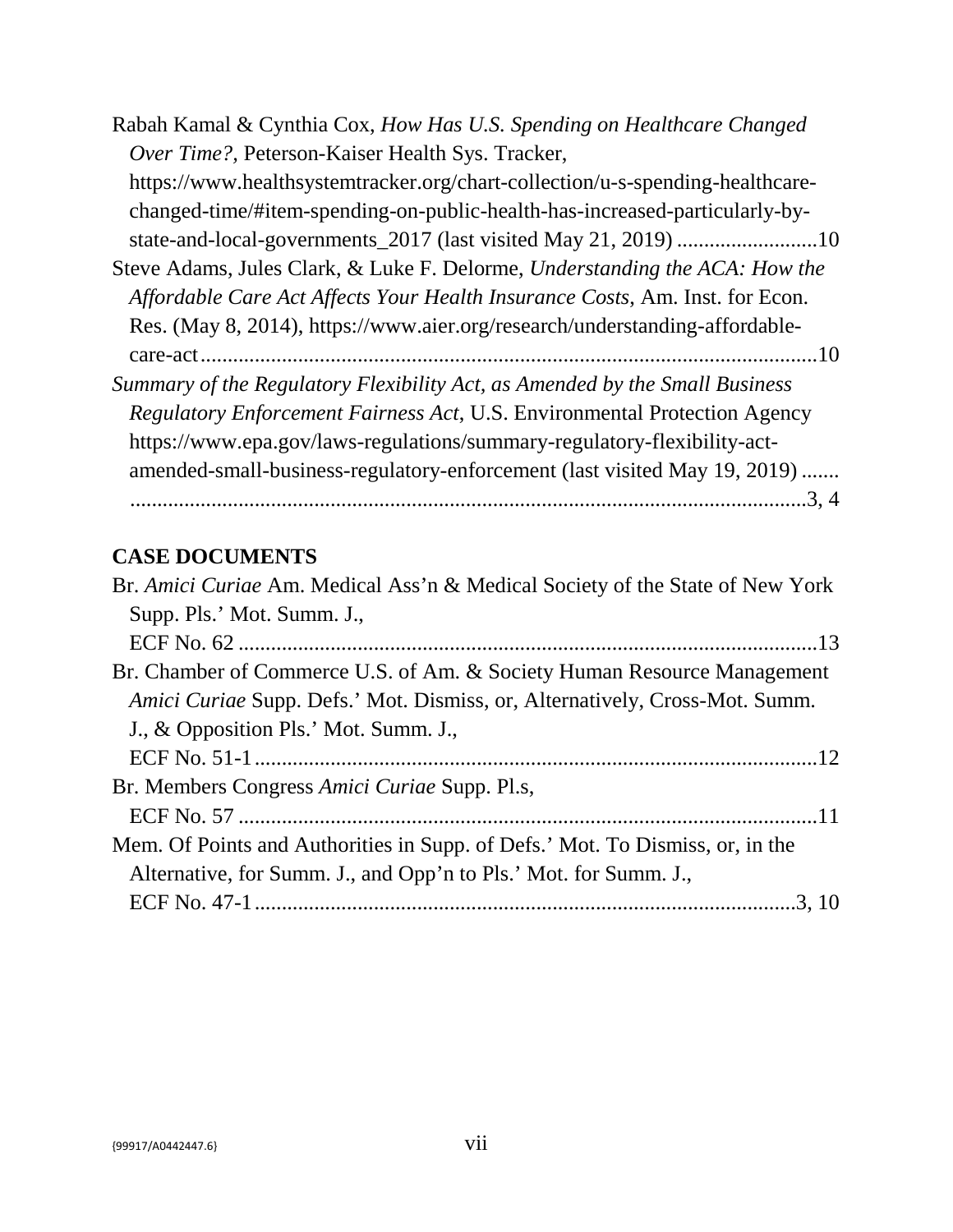#### **INTEREST OF** *AMICUS CURIAE* **AND OVERVIEW**

This appeal concerns the reasonableness of several provisions in the Department of Labor's ("DOL") Final Rule under the Administrative Procedures Act (APA) and under the judicially created *Chevron* standard. The Final Rule is an interpretation of section 3(5) of the Employees Retirement Income Security Act (ERISA) and an update to the test for determining whether a benefit plan of an employer group or association falls within the purview of ERISA. The Final Rule was adopted after an extensive notice-and-comment period. The Oklahoma Insurance Department ("OID") and the Montana State Auditor, Commissioner of Securities and Insurance (CSI), have a considerable interest in matters relating to insurance companies and the public with regard to insurance products and regulation. Although this brief illustrates the specific concerns of OID, CSI joins in the opinions expressed in this brief by OID because Montana shares these concerns as a state where small businesses predominate, and thus are uniquely effected by the district court's decision. Further, to address the changes in the federal insurance regulatory scheme, some states—including Oklahoma—enacted new state legislation to conform to the Final Rule.

The district court held that several provisions of the Final Rule were unreasonable interpretations of ERISA and therefore were vacated. We file this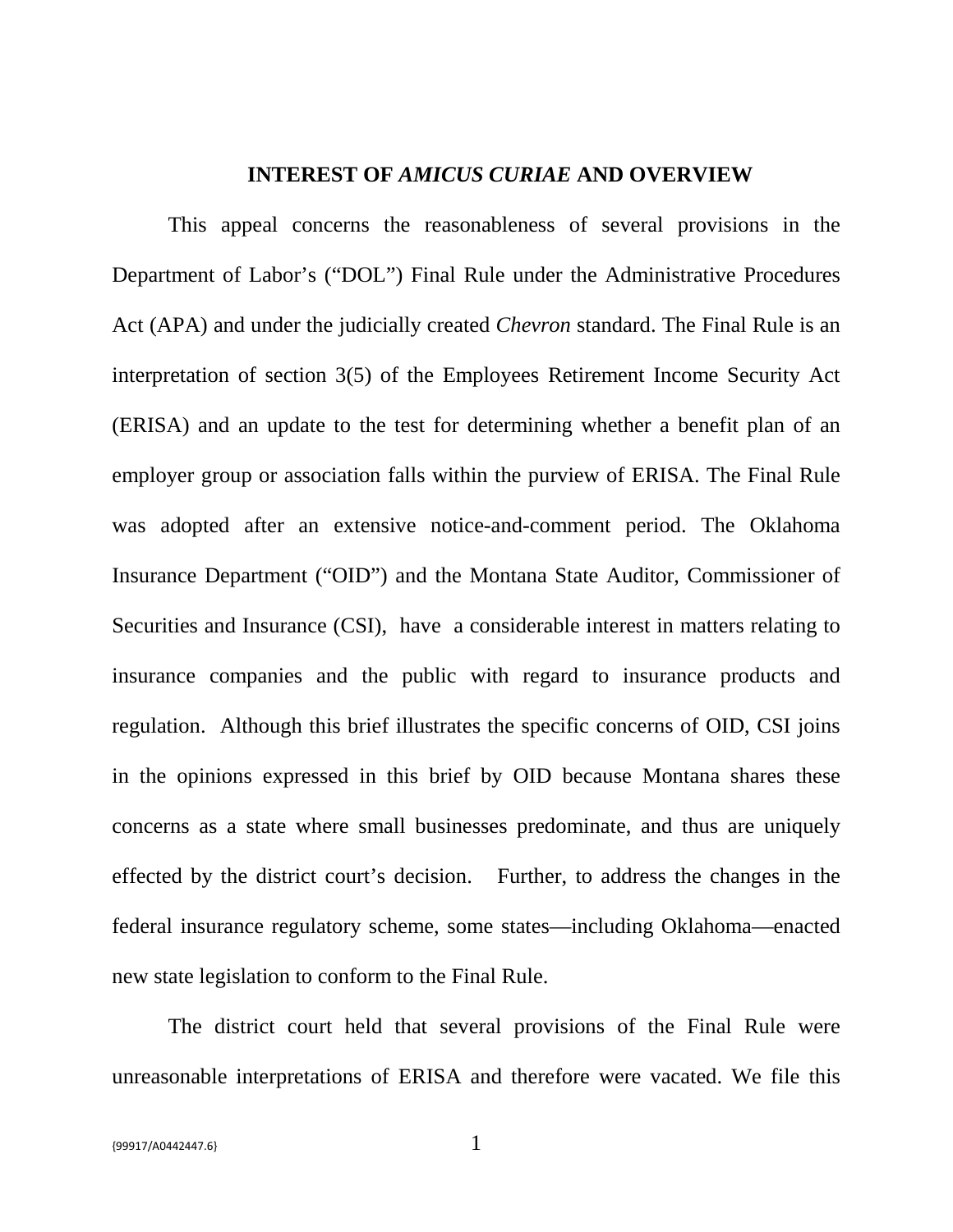brief to add our voice to the supporters of the Final Rule, and to illustrate the reasons why upholding the Final Rule is of vital interest to Oklahoma and other states. The district court opinion, if upheld, would result in less affordable healthcare—contradictory to both the purpose of ERISA and the Affordable Care Act (ACA)—and in place of the flexibility of the Final Rule, would create a single strict rule under the previous inflexible and outdated DOL sub-regulatory guidance. This result would obstruct access to affordable healthcare. The district court ruling would also result in significant harm to citizens and states that enacted laws as a result of the Final Rule. For those reasons, this Court should overrule the district court's holding in this case.

#### **ARGUMENT**

#### **I. The Final Rule is a flexible and reasonable standard**

Under Section 3(5) of title I of ERISA, an employer group or association is permitted to establish a single group health plan, known as an "association health plan" or AHP. The DOL's long standing sub-regulatory guidance provided an interpretation of an "employer group or association." In particular, the prior test was based on three broad sets of issues:

> (1) Whether the group or association [was] a bona fide organization with business/organizational purposes and functions unrelated to the provision of benefits; (2) whether the employers share[d] some commonality and genuine organizational relationship unrelated to the provision of benefits; and (3) whether the employers that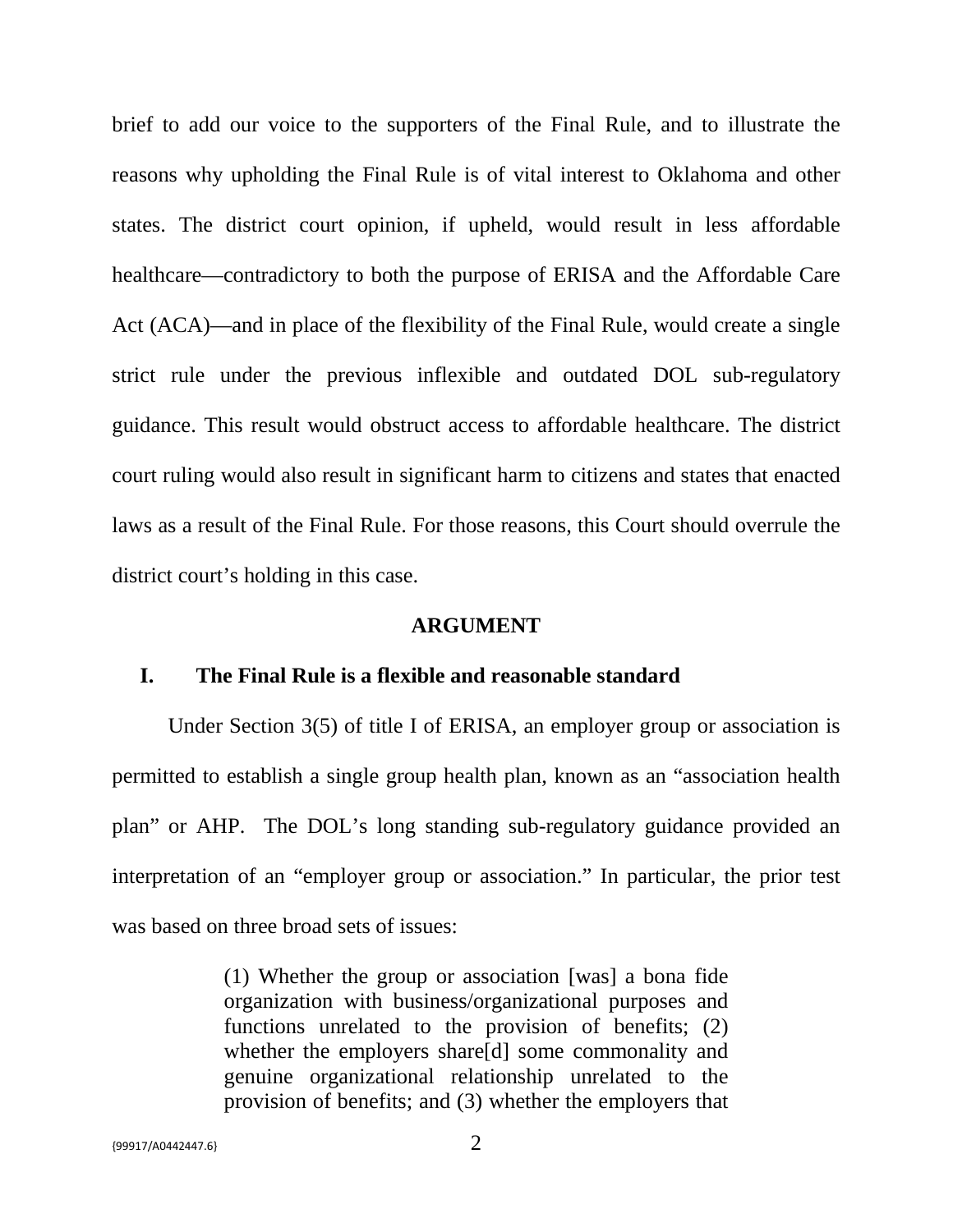participate[d] in a benefit program, either directly or indirectly, exercise[d] control over the program, both in form and substance. $<sup>1</sup>$ </sup>

All of these elements substantially remain in the Final Rule promulgated by the DOL in June 2018, but the Rule now provides a more flexible regime, allowing employer groups or associations to continue using the existing DOL criteria, but also creating a new definition of ERISA-eligible AHPs, adding an additional method of satisfying the AHP commonality of interest requirement -- based on a geographic area -- and allowing AHPs to be formed for the primary purpose of offering health coverage, so long as the group of employers sponsoring the AHP has at least one other substantial business purpose. The Final Rule also allows sole proprietors to remain in or join ERISA-eligible AHPs. With regard to the existing sub-regulatory guidance, and the new interpretations, the DOL sought to fill the gap where the U.S. Congress included employer groups and associations under the ERISA definition of employer without further guidance.<sup>2</sup>

The Final Rule adds a new more flexible test to the existing sub-regulatory guidance. Flexibility is generally becoming more important in federal legislation,<sup>3</sup>

<sup>&</sup>lt;sup>1</sup> Definition of "Employer" Under Section  $3(5)$  of ERISA—Association Health Plans, 83 Fed. Reg. 28,912, 28,914 (Jun. 21, 2018).

<sup>2</sup> *See* 29 U.S.C. § 1002(5); *see also* Mem. Of Points and Authorities in Supp. of Defs.' Mot. To Dismiss, or, in the Alternative, for Summ. J., and Opp'n to Pls.' Mot. for Summ. J. 25, ECF No. 47-1.

<sup>3</sup> *See* Regulatory Flexibility Act, 5 U.S.C. §§ 601–612 (2012); *see also Summary of the Regulatory Flexibility Act, as Amended by the Small Business Regulatory*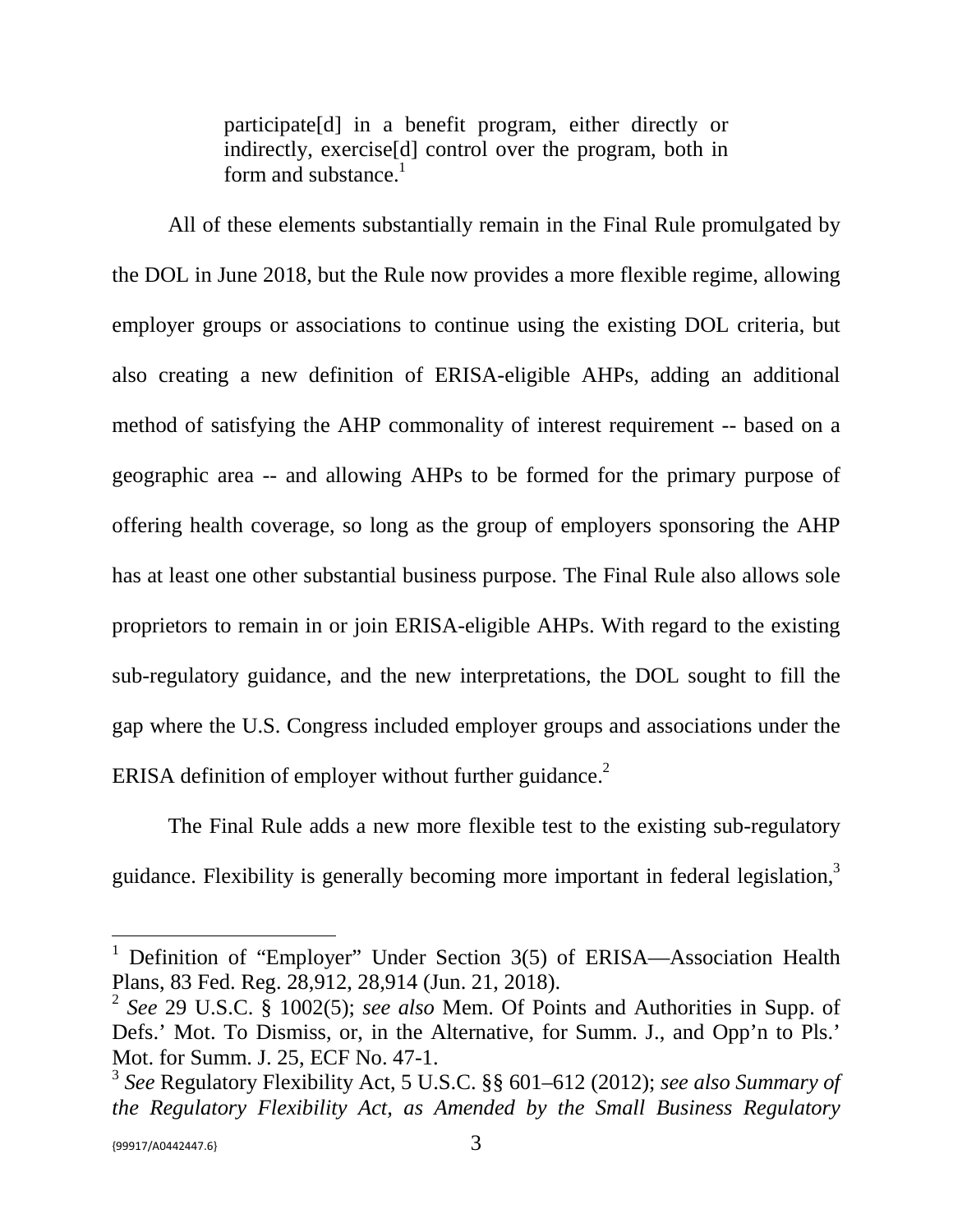as well as within the judiciary. $4$  In particular, the U.S. Supreme Court has noted that a flexible rule may be necessary to comport with the ordinary meaning of a

*Enforcement Fairness Act*, U.S. Environmental Protection Agency https://www.epa.gov/laws-regulations/summary-regulatory-flexibility-actamended-small-business-regulatory-enforcement (last visited May 19, 2019).

4 *See Ass'n of Admin. Law Judges v. Fed. Labor Relations Auth.*, 397 F.3d 957, 962 (D.C. Cir. 2005) ("Neither the finding in [this section], nor any other provision of the Statute, however, gives any indication 'the Congress has taken a position so [extraordinarily] rigid that it will not admit of a de minimis exemption.' On the contrary, the Congress took the unusual step of prescribing a practical and *flexible rule* of construction—to wit, the Statute 'should be interpreted in a manner consistent with the requirement of an effective and efficient Government,'—that clearly invites the Authority to exercise its judgment, as it has done in the order under review. *Effectiveness and efficiency in government can hardly be thought to require bargaining over truly insignificant conditions of employment. As the Authority reasonably concluded, 'No interests are served by requiring bargaining over every single management action, no matter how slight the impact.*'" (second alternation in original) (emphasis added) (citations omitted); *In re Vitamins Antitrust Class Actions*, 327 F.3d 1207, 1209 (10<sup>th</sup> Cir. 2003) (noting the court "purposefully fashioned a flexible rule"); *Graphic Prods Distribs, Inc. v. Itek Corp.*, 717 F.2d 1560, 1567  $(11<sup>th</sup> Cir. 1983)$  (applying the flexible rule); *Tenn. Gas Pipeline Co. v. Fed. Energy Regulatory Comm'n*, 606 F.2d 1094, 1124 (D.C. Cir. 1979) (Wilkey, J., concurring) ("In Judge Leventhal's opinion for the court the Commission has properly been allowed wide discretion in fashioning a new and more flexible rule on remand."); *Burlington N., Inc. v. Boxberger*, 529 F.2d 284, 290 ( $9<sup>th</sup>$  Cir. 1975) ("Rather, Judge Friendly, in speaking for the majority, adopted a flexible rule….a number of other Circuits that have endorsed the flexible…approach…"); *Westfield Ins. Co. v. Icon Legacy Custom Modular Homes*, No. 4:15-cv-00539, 2016 WL 4502456, at \*3 (M.D. Pa. Aug. 29, 2016); *Wade v. Brady*, 460 F. Supp. 2d 226, 240 (D. Mass., 2006) (noting that stare decisis is a flexible rule); *Homefinder's of Am., Inc. v. Providence Journal Co.*, 471 F. Supp. 416, 422 (D.R.I. 1979) (citing *Continental T.V., Inc. v. G.T.E. Sylvania, Inc.*, 433 U.S. 36 (1977)) (noting the U.S. Supreme Courts "recent[] embrace" of a more flexible interpretation of an existing law).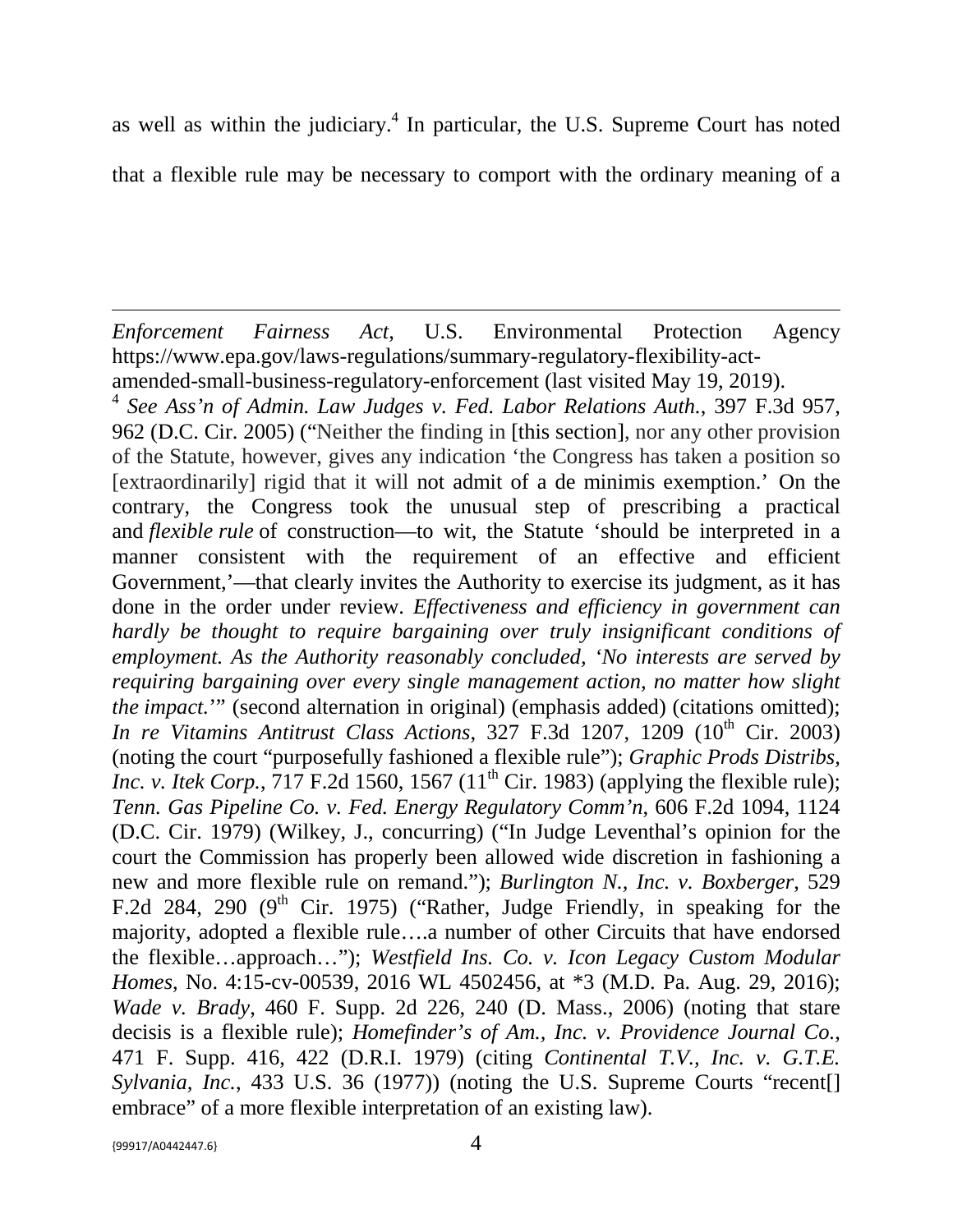word.<sup>5</sup> The flexible rule may also be necessary to further the policies of the acts at issue.<sup>6</sup> Finally, a more flexible rule may be needed for a court to have the opportunity to look at the specific facts in a case or whether a specific situation furthers the purpose of the law at issue.<sup>7</sup> Congress' lack of clarification as to the definition of a group or association logically leads to an assumption that Congress intended a flexible approach to determining whether a group or association falls within the scope of ERISA.<sup>8</sup>

The district court acknowledges that Congress delegated to the Secretary of Labor the authority to "prescribe such regulations as he [or she] finds necessary or appropriate to carry out the provisions of [ERISA]." In the case of the Final Rule, we believe the Secretary reasonably acted on this authority by promulgating a regulation that not only updated an outdated, strict standard developed through sub-regulatory guidance, but the Secretary developed a flexible approach that will provide greater access to affordable and quality health coverage for small

<sup>5</sup> See *Pioneer Inv. Servs Co. v. Brunswick Assoc. Ltd. P'ship*, 507 U.S. 380, 381 (1993) ("This flexible understanding comports with the ordinary meaning of 'neglect.'")

<sup>6</sup> *See id.*

<sup>7</sup> *See McCracken v. McConnell*, 56 Pa. D. & C.2d 681, 686 (Pa. Ct. Com. Pl. 1972) (quoting *Griffith v. United Air Lines, Inc.*, 203 A. 2d 796 (Pa. 1964)) ("'We are of the opinion that the strict…rule should be abandoned…in favor of a more flexible rule which permits analysis of the policies and interests underlying the particular issue before the Court.'").

<sup>8</sup> *See Local 3489, USW v. Usery*, 429 U.S. 305, 313 (1977) (noting that Congress' use of a general term showed "Congress clearly contemplated [use of] a flexible [rule]").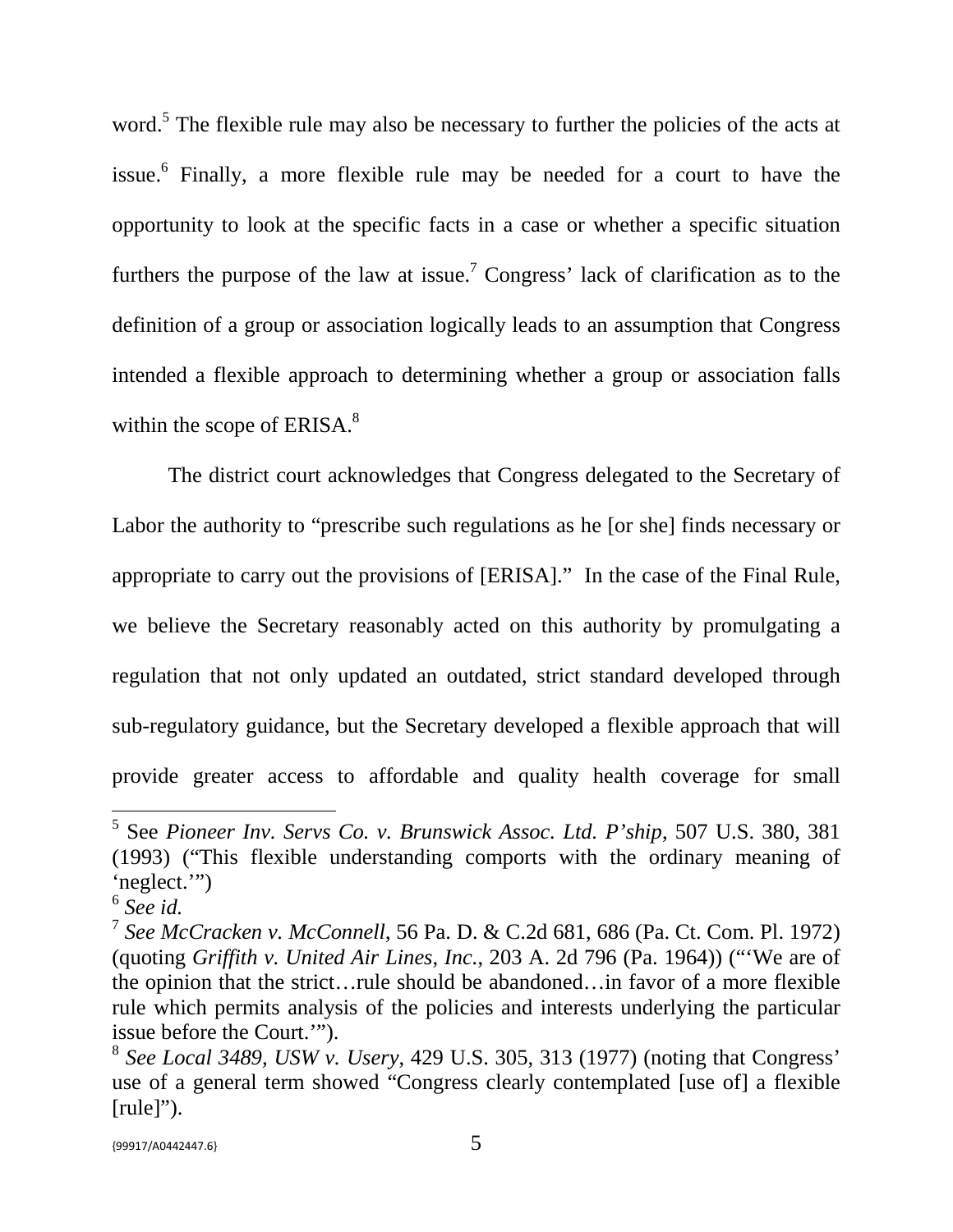businesses and sole proprietors, which is consistent with ERISA's underlying purpose.

Contrary to the district court's conclusion, we believe that the Secretary's interpretation of ERISA was reasonable. Specifically, employers in different industries that share the same geography do indeed share a "commonality" that will strengthen the required "genuine organizational relationship." The common bond among these geographically-based employers stems from their common interest in promoting a vibrant local economy and protecting the well-being of the men and women and their families living in their local community. The control test strengthens this common bond among geography-based employers by requiring the participating employers in an AHP to elect a governing Board that is required by law to "act in the best interest" of the AHP participants (*i.e.,* ERISA's fiduciary duties apply to the governing Board). This control, coupled with the commonality and genuine organizational relationship that geography-based employers share, reasonably creates an bona fide employment-based arrangement operated and managed by employers, as opposed to the commercial insurance-type arrangements which the Department of Labor has sought to address in *all* of its AHP guidance.

The Secretary also acted reasonably when clarifying that self-employed individuals with no employees (*i.e.,* "working owners") can participate in an AHP.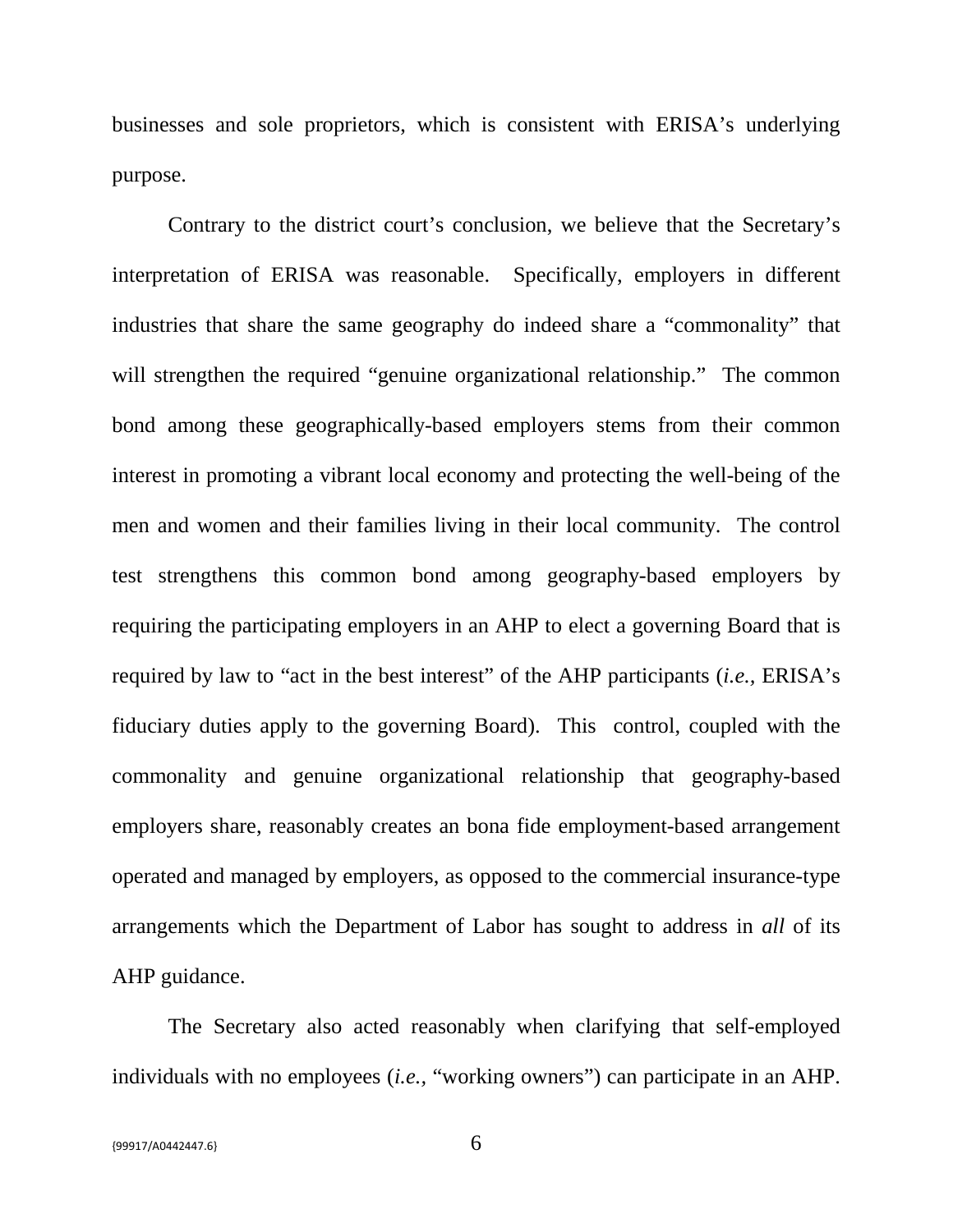There is clearly an employment relationship that exists when a working owner generates taxable income for himself or herself through the performance of services for a third-party. And, as our nation's economy continues to evolve into a competitive, global economy, there is no denying that more and more working owners are providing services in a non-traditional employment-based setting.

The U.S. Supreme Court allows a federal agency or department (in this case the DOL) with properly delegated authority to supersede its previous interpretations, especially as articulated in sub-regulatory guidance such as nonbinding advisory opinions, to address marketplace developments and new policy and regulatory issues.<sup>9</sup> Consistent with this authority, and consistent with Congress' intention to allow the Secretary to carry out the provisions of ERISA, allowing working owners to access workplace benefits through an ERISA-covered employee benefit plan is not only reasonable, but necessary in today's economic climate.

**II. The Final Rule promotes insurance coverage for a significant number of small business employees and sole-proprietors that are currently uninsured, especially in Oklahoma and similar states with a high percentage of small businesses.**

The Final Rule, if upheld, will result in a decrease in the uninsured population because it offers a new, more flexible option to the existing DOL

<sup>9</sup> *See Perez v. Mortgage Bankers Ass'n,*-----U.S. ------,135 S.Ct. 1199,1210-1211 (2015); *see also*, *National Cable & Telecommunications Ass'n v. Brand X Internet Services*, 545 U.S. 967 (2005).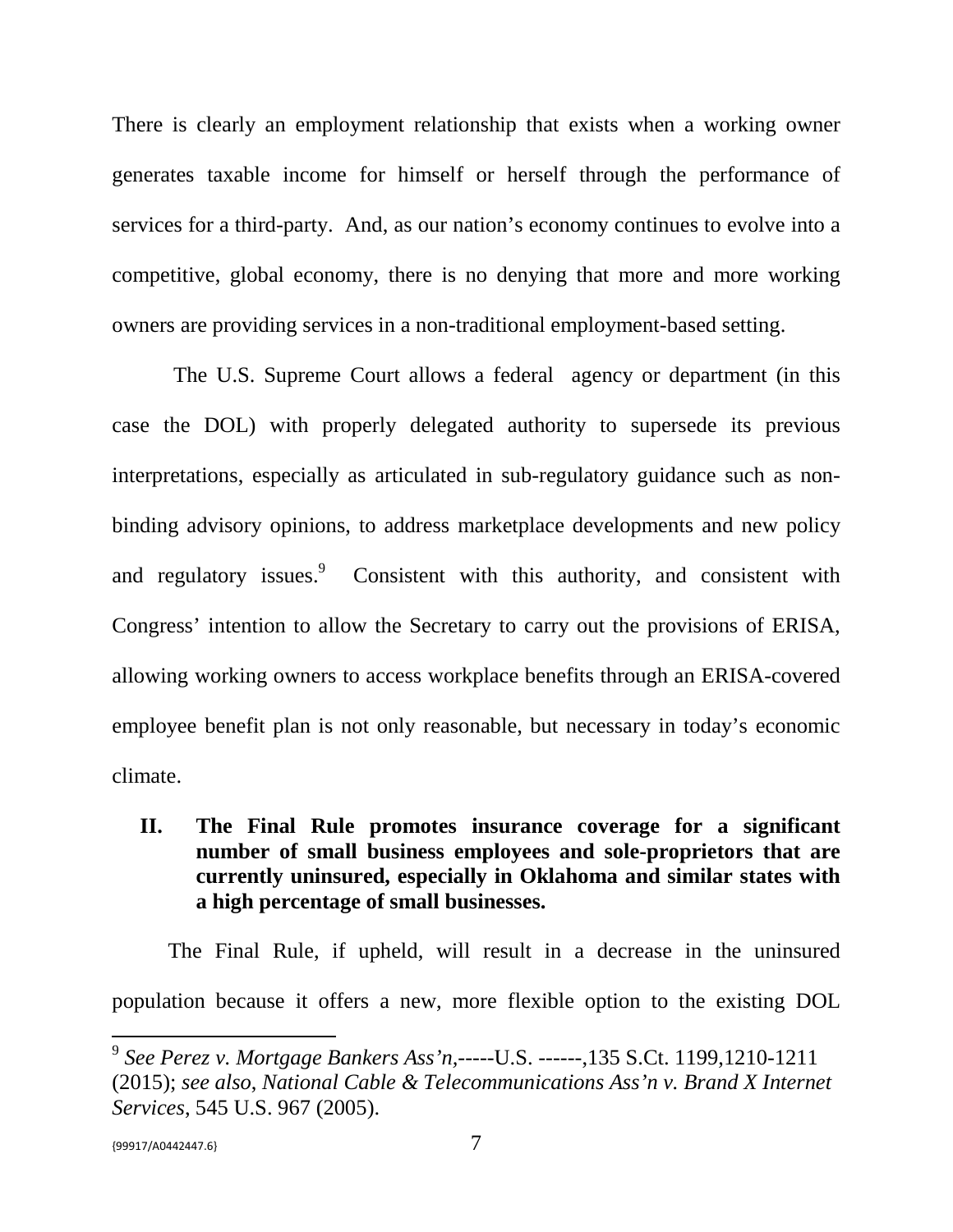guidance on AHPs. While this may not be an important consideration in places like the District of Columbia, it is vital in states like Oklahoma. Oklahoma is ranked second in the nation for the highest percentage of non-elderly without health insurance. Oklahoma's non-elderly uninsured population is 16.4% compared to the District of Columbia's 4.1% uninsured population, and the nation with a 10.2% non-elderly uninsured population.<sup>10</sup> The only state that has a higher uninsured nonelderly population than Oklahoma is  $T$ exas.<sup>11</sup>

In Oklahoma, there are approximately 287,233 employed Oklahomans without insurance,  $12$  not including the spouses and children of employed Oklahomans without insurance. Further, the employer's size impacts the likelihood of sponsoring health insurance benefits because the administrative costs and risk are spread across fewer employees resulting in higher insurance costs.

Finally, Oklahomans are more likely to work for a small business. In 2018, the U.S. Small Business Administration Office of Advocacy stated in a Small Business Profile that Oklahoma had 347,165 small businesses—99.4% of

<sup>10</sup> *See Key Facts About the Uninsured Population*, Henry J Kaiser Family Foundation (Dec. 7, 2018), https://www.kff.org/uninsured/fact-sheet/key-factsabout-the-uninsured-population/

<sup>11</sup> *See id.*

<sup>12</sup> *See Percentage Without Health Insurance Coverage: United States*, U.S. Census Bureau,https://factfinder.census.gov/faces/tableservices/jsf/pages/productview.xht ml?src=bkmk (last viewed May 31, 2019).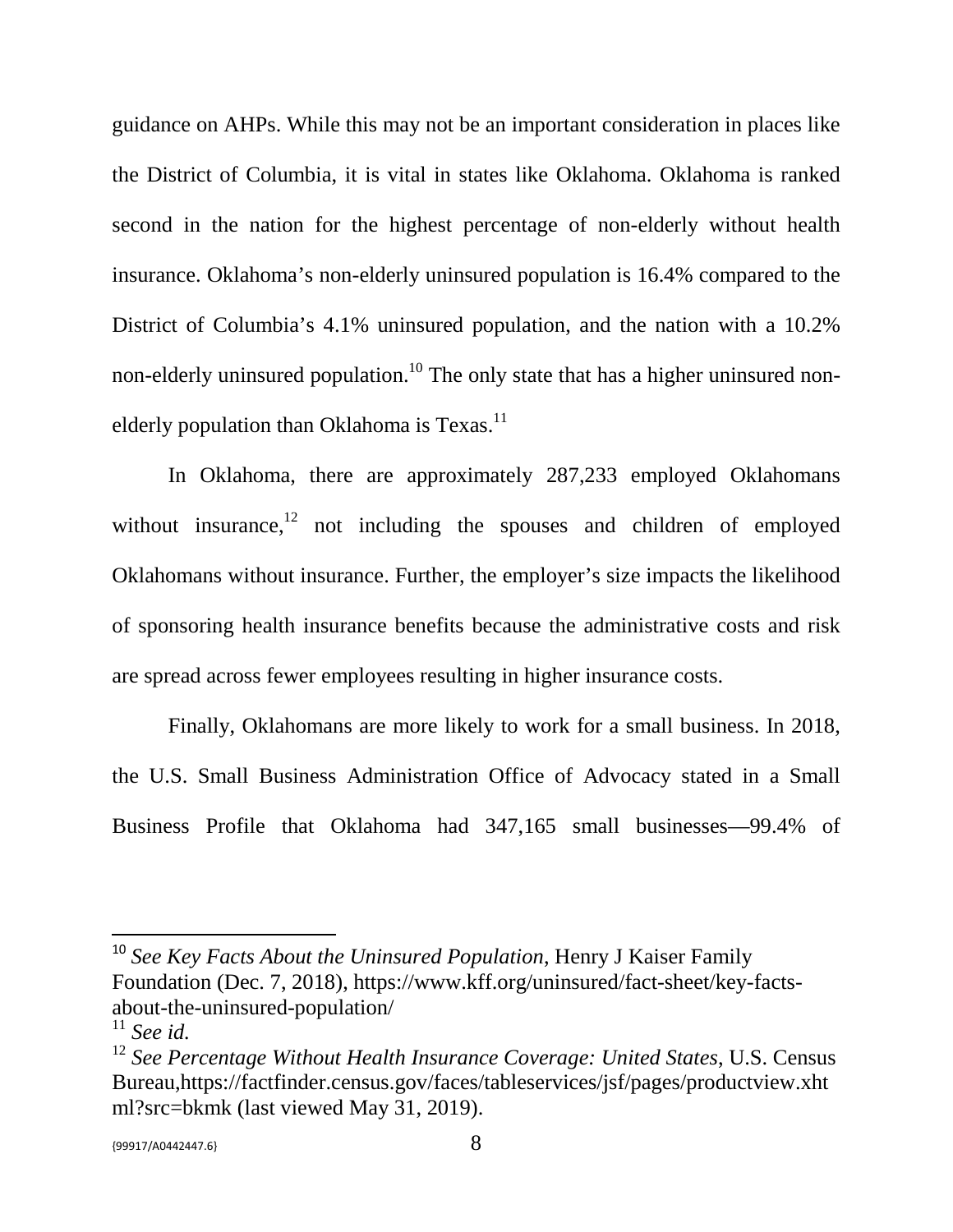Oklahoma businesses—and 712,797 small business employees.<sup>13</sup> Agriculture and construction were each significantly comprised of small businesses at 86.0% and 88.1% respectively.<sup>14</sup> As expected, the highest impact will be in rural communities of Oklahoma where farming and construction are providing many jobs.<sup>15</sup> In the Oklahoma panhandle, farm workers make median hourly earnings of \$12.99.<sup>16</sup> Yet in central Oklahoma, a construction worker can make as little as \$14.18 in the area of Oklahoma considered to be "one of the engines promoting economic development and job growth in the state."<sup>17</sup> With such low earnings and such high concentration of small businesses, Oklahoma has been a perfect storm for creating a harsh deficit in the number of the insured.

### **III. The Final Rule should be permitted because it promotes a new and efficient path to providing citizens with affordable healthcare.**

The Final Rule was promulgated as an attempt to "address changes in the 'law, market dynamics and employment trends' that had left many employers unable to provide quality healthcare coverage for their employees at reasonable

<sup>13</sup> *See Oklahoma Small Business Profile*, U.S. Small Bus. Admin. Off. Advoc. 149 (2018), https://www.sba.gov/sites/default/files/advocacy/2018-Small-Business-Profiles-OK.pdf.

<sup>14</sup> *See id.*

<sup>15</sup> *See id.*

<sup>16</sup> *See Northwest Oklahoma Regional Ecosystem Report*, Okla Dep't Com. (2014), https://okcommerce.gov/assets/files/data-and-research/workforce-data/ecosystemprofiles/Ecosystem\_Profile\_Northwestern.pdf.

<sup>17</sup> *See Central Oklahoma Workforce Briefing*, Okla Dep't Com. (2014), https://okcommerce.gov/assets/files/data-and-research/workforce-data/ecosystemprofiles/Ecosystem\_Profile\_Central.pdf.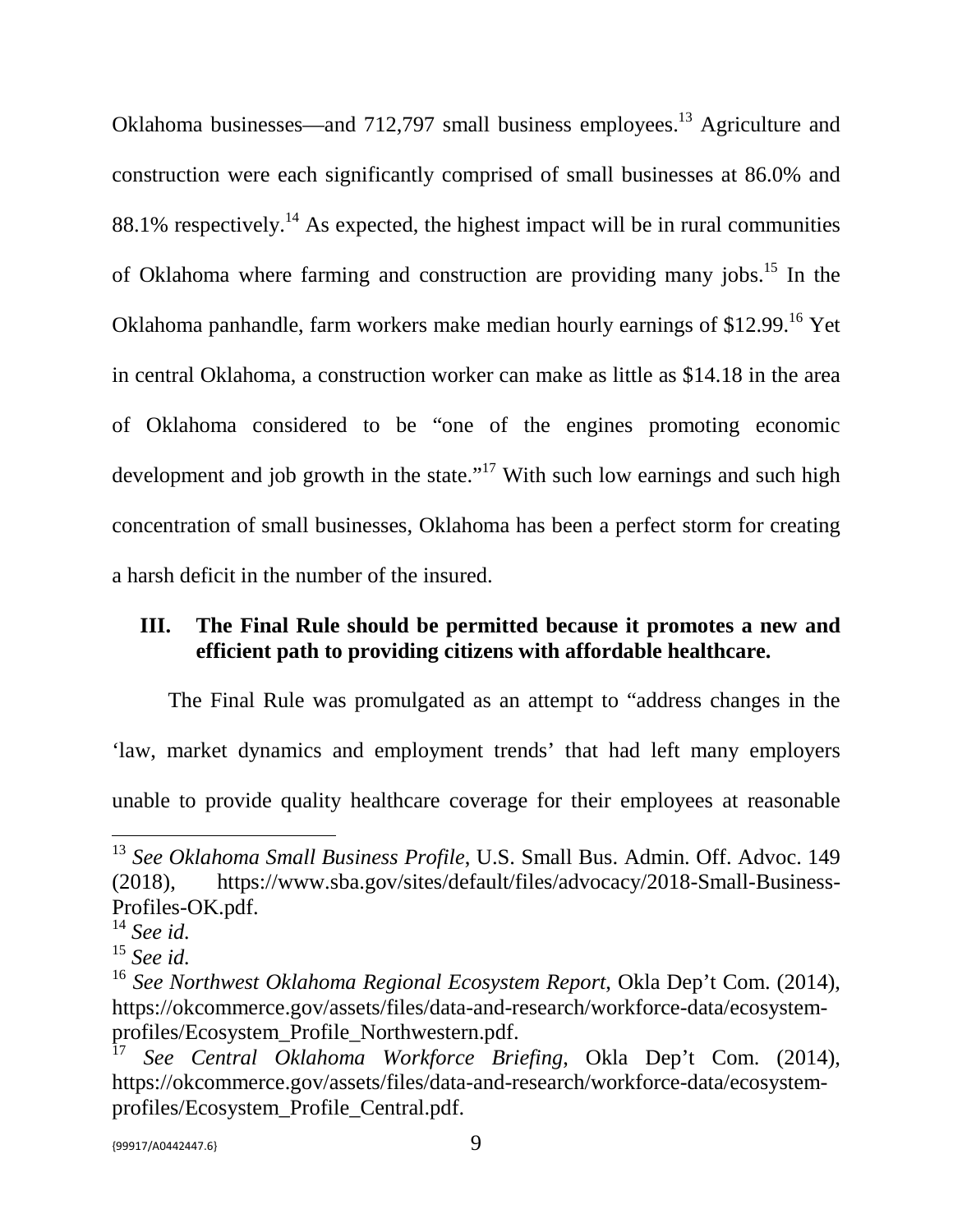costs."<sup>18</sup> This followed President Trump's broad policy to "facilitate…the development and operation of a healthcare system that provides high-quality care at affordable prices for the American people."<sup>19</sup> Similarly, ACA's purpose "is to make health insurance more affordable for those with little or no coverage."<sup>20</sup>

However, in our opinion, healthcare has not become more affordable under ACA. The Kaiser Family Foundation systematically analyzes the costs of healthcare in the United States and determined that healthcare costs continue to rise at constant and staggering rates.<sup>21</sup> An important note from this research is that the spending on public health has increased, particularly by state and local governments.<sup>22</sup> The states ultimately bear this burden.

The district court criticized the Final Rule as circumventing ACA. As others have argued before this court, we do not agree that the Final Rule circumvents the ACA. ERISA and ACA have a common goal: to provide affordable healthcare. As

<sup>&</sup>lt;sup>18</sup> Mem. Points & Authorities Supp. Defs.' Mot. Dismiss, or, Alternative, Summ. J., & Opp'n Pls.' Mot. Summ. J. 11, ECF No. 47-1.

<sup>19</sup> 82 Fed. Reg. 48,385 (Oct. 12, 2017).

<sup>20</sup> Steve Adams, Jules Clark, & Luke F. Delorme, *Understanding the ACA: How the Affordable Care Act Affects Your Health Insurance Costs*, Am. Inst. for Econ. Res. (May 8, 2014), https://www.aier.org/research/understanding-affordable-careact.

<sup>21</sup> *See* Rabah Kamal & Cynthia Cox, *How Has U.S. Spending on Healthcare Changed Over Time?,* Peterson-Kaiser Health Sys. Tracker, https://www.healthsystemtracker.org/chart-collection/u-s-spending-healthcarechanged-time/#item-spending-on-public-health-has-increased-particularly-bystate-and-local-governments\_2017 (last visited May 21, 2019). <sup>22</sup> *See id*.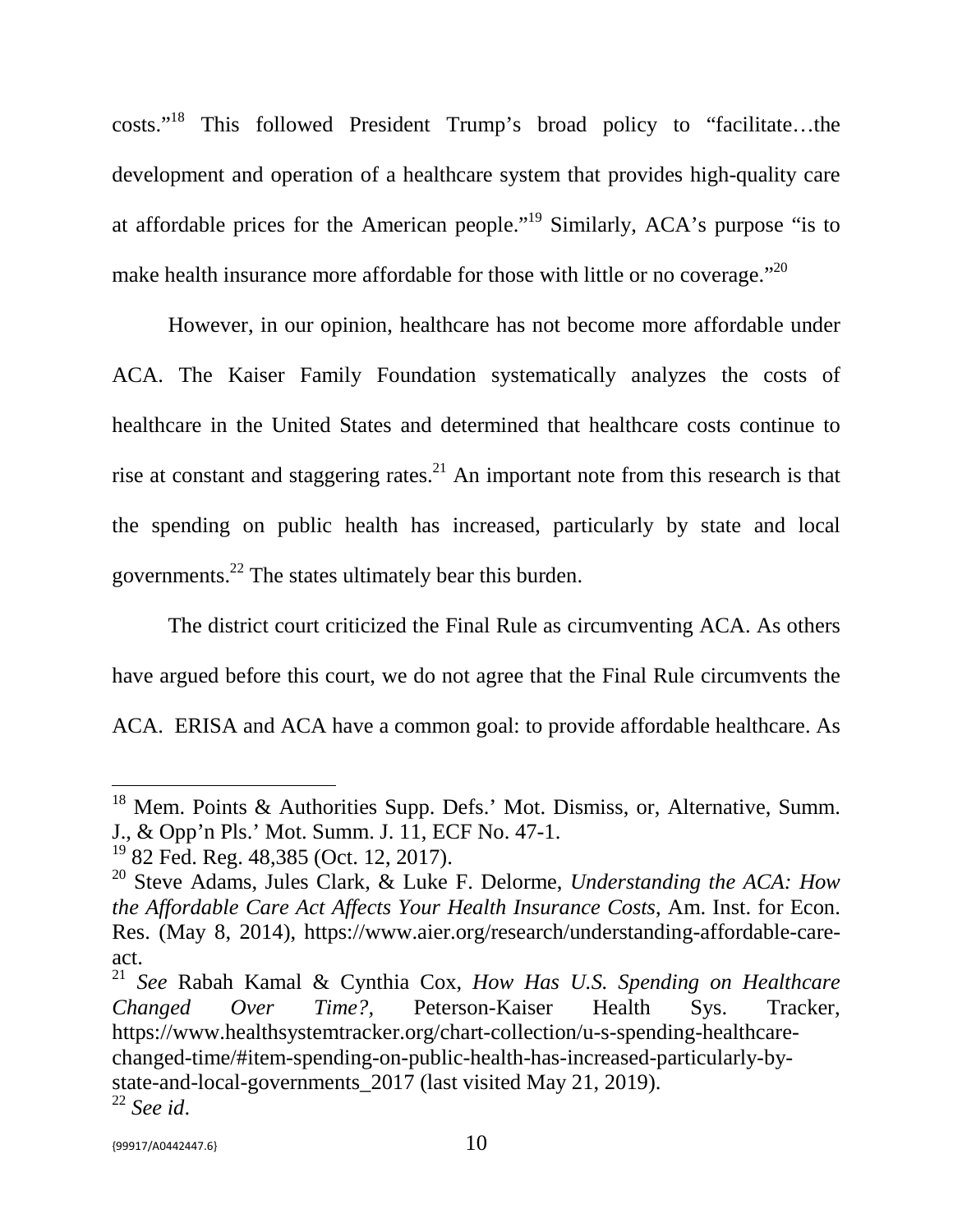such, the Final Rule sought to further this common goal. Some Members of Congress asserted in an *amicus* brief before the district court that the Final Rule is not consistent with the text, structure, and history of  $ACA<sup>23</sup>$  Yet the brief illustrated the concern that Congress had with the small and individual market. $24$ This is the very issue which the DOL attempted to address with the Final Rule. Despite this, the *Amici* in the district court appear to be merely concerned with *how* they want citizens to get affordable healthcare, and not the reality as to whether citizens actually get affordable healthcare. The *Amici* concerns do not address that Congress delegated the authority to the Department of Labor to define the terms of an AHP, and to do so in a manner that is protective of participants and beneficiaries. And that is what the Final Rule does.

Nevertheless, the impact of ACA is important to look at here. ACA was enacted in 2010. From 2010 to 2013, there was a minimal change to the number of uninsured.<sup>25</sup> From 2013 to 2016, there was a significant decrease in the number of uninsured.<sup>26</sup> However, from 2016 to present, there has been an increase in the

<sup>23</sup> *See* Br. Members Congress *Amici Curiae* Supp. Pl.s 1, ECF No. 57.

<sup>24</sup> *See id.* at 1–2.

<sup>25</sup> *See* Chris Lee, *The Number of Uninsured People Rose in 2017, Reversing Some of the Coverage Gains Under the Affordable Care Act*, Henry J Kaiser Family Found. (Dec. 10, 2018), https://www.kff.org/uninsured/press-release/the-numberof-uninsured-people-rose-in-2017-reversing-some-of-the-coverage-gains-underthe-affordable-care-act/.

<sup>26</sup> *See id*.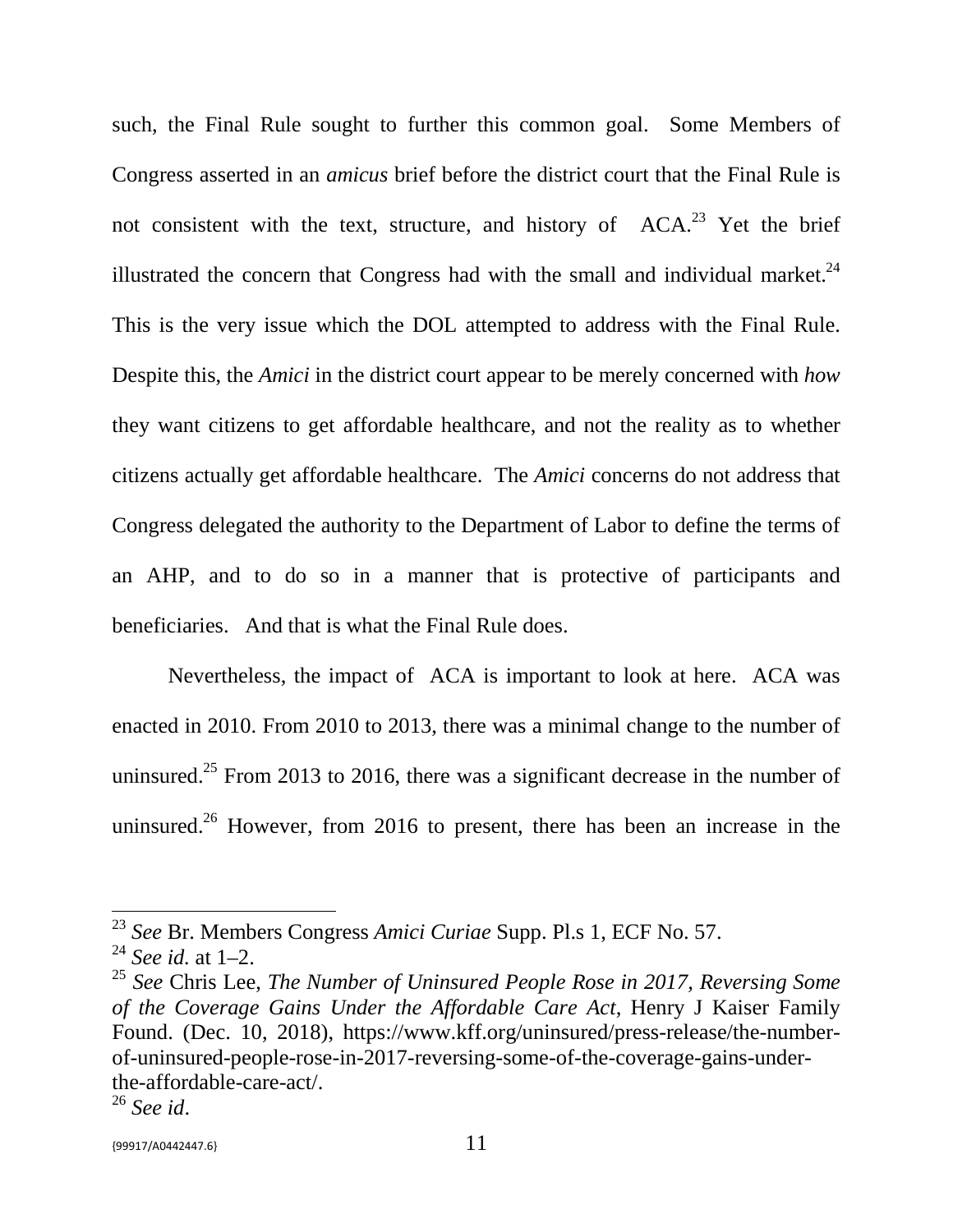number of uninsured.<sup>27</sup> This is a reverse in the coverage gains seen under  $ACA^{28}$ . While evidence of this trend was supported in prior briefs before the district court,<sup>29</sup> it was not presented with statistics in states like Oklahoma—which has a staggering 99.4% of all businesses being a small business.<sup>30</sup> Seeing the trend in light of states with a strong small business market is important. While the trend has been that ACA provided an avenue for increased affordable healthcare, that trend is now clearly reversing, especially in states like Oklahoma with a large number of small businesses. The Final Rule is the most efficient way to increase affordable healthcare to U.S. citizens in light of this reversal.

### **IV. The cost of rejecting the DOL's Final Rule is significant in light of state legislative changes.**

The OID anticipates significant cost associated with the district court's decision. In particular, Oklahoma enacted significant changes to the Oklahoma Small Employer Health Insurance Reform Act to work in tandem with the Final Rule.<sup>31</sup> Thus, if the Final Rule is invalidated, there will be considerable cost for

<sup>27</sup> *See id*.

<sup>28</sup> *See id*.

<sup>29</sup> *See* Br. Chamber of Commerce U.S. of Am. & Society Human Resource Management *Amici Curiae* Supp. Defs.' Mot. Dismiss, or, Alternatively, Cross-Mot. Summ. J., & Opposition Pls.' Mot. Summ. J. 4, ECF No. 51-1.

<sup>30</sup> *See Oklahoma Small Business Profile*, U.S. Small Bus. Admin. Off. Advoc. 149 (2018), https://www.sba.gov/sites/default/files/advocacy/2018-Small-Business-Profiles-OK.pdf.

<sup>&</sup>lt;sup>31</sup> *See* S.B. 943, 57<sup>th</sup> Gen. Sess. (Okla. 2019); H.B. 2424, 57<sup>th</sup> Gen. Sess. (Okla. 2019).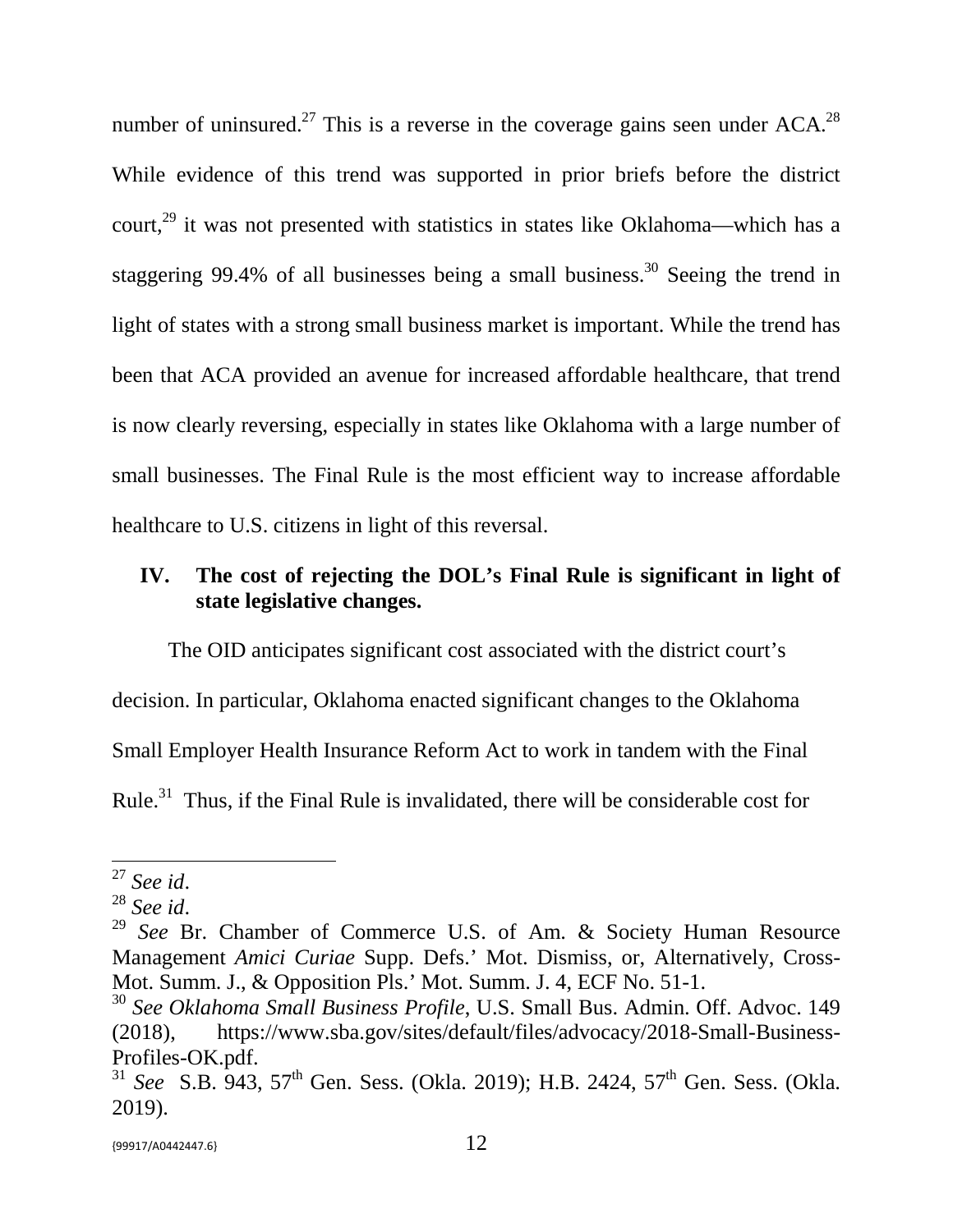Oklahoma, as for other states that enacted legislation in reliance upon the Final Rule—which, to date, includes eight states, in addition to Oklahoma.<sup>32</sup> Each of these states will likely need to spend hundreds of more hours proposing and passing new legislation if the district court's decision is upheld. This cost does not even take into account the number of employers and other individuals in Oklahoma and elsewhere who have made changes to their benefit plans in reliance on the Final Rule.

Importantly, the OID does not anticipate fraud or insolvency risks under the Final Rule's expansion of AHPs. While concerns of fraud have been raised in previous *amicus* briefs,<sup>33</sup> the states are still able to exert authority when fraud is discovered.<sup>34</sup> Importantly, the states are currently exerting authority over small business health insurance fraud. That fact has not and will not change. Further, bad faith claims litigation is a well-developed area of law. Regarding solvency, the states' laws on solvency are not preempted by ERISA. The states will still have authority with regard to solvency issues and financial examinations.<sup>35</sup> Therefore, the cost to change laws recently enacted and the unlikely probability of additional fraud and solvency issues favor upholding the Final Rule.

<sup>&</sup>lt;sup>32</sup> Arizona, Arkansas, Florida, Hawaii, Iowa, Kansas, Kentucky, and South Dakota.

<sup>33</sup> *See* Br. *Amici Curiae* Am. Medical Ass'n & Medical Society of the State of New York Supp. Pls.' Mot. Summ. J. 21–23, ECF No. 62.

<sup>&</sup>lt;sup>34</sup> 83 Fed. Reg. at 28,953.

<sup>35</sup> Okla. Stat. tit. 36, §§ 638 and 640 (1993).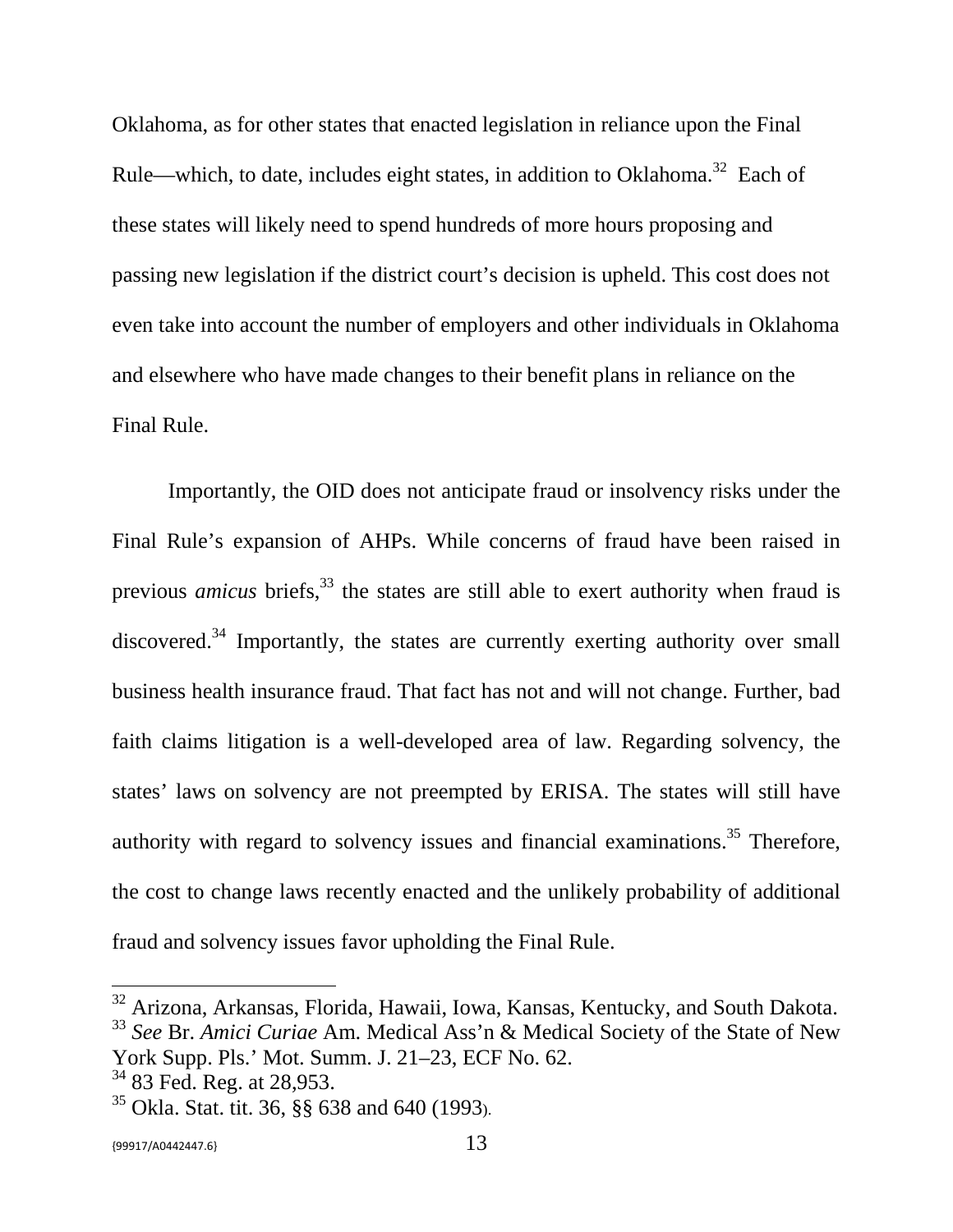#### **CONCLUSION**

This Court should overturn the district court's finding that provisions of the Final Rule, codified at 29 C.F.R. §§ 2510.3-5(b), (c) and (e), were unreasonable.

Respectfully submitted,

#### /s/ Susan Elizabeth Rees SUSAN ELIZABETH REES

Wagner Law Group 800 Connecticut Avenue, NW Suite 810 Washington, DC 20006 (202) 969-280 srees@wagnerlawgroup.com

Attorney for the Oklahoma Insurance Department and the Montana State Auditor, Commissioner of Securities and Insurance

#### Of Counsel:

TERESA L. GREEN Assistant General Counsel Oklahoma Insurance Department 3625 NW 56<sup>th</sup>, Suite 100 Oklahoma City, OK 73112 (405) 432-0712 teresa.green@oid.ok.gov

#### CHRISTOPHER E. CONDELUCI

CC Law & Policy PLLC 1001  $4<sup>th</sup>$  Street, S.E. Washington, DC 20003 (703) 209-0690 chris@cclawandpolicy.com

### KRISTIN HANSEN, ESQ. Deputy State Auditor Montana State Auditor, Commissioner of Securities and Insurance 840 Helena Avenue Helena, MT 59601 (406) 444-2040

Kris.Hansen@mt.gov

 ${99917}/$ A0442447.6} 14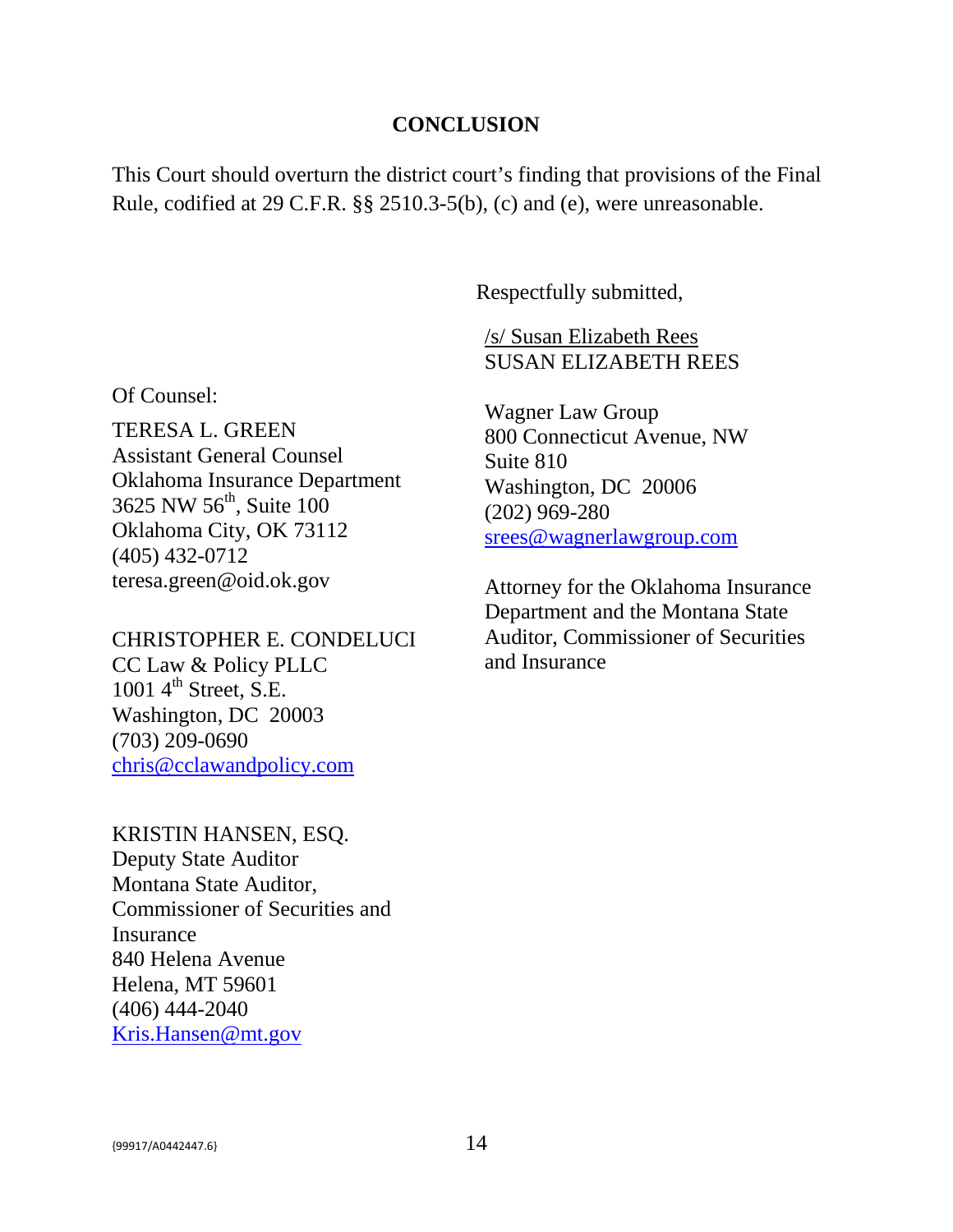### **CERTIFICATE OF COMPLIANCE**

I hereby certify that this brief complies with the requirements of Federal Rule of Appellate Procedure 32(g). This brief contains 4,596 words.

> */s/ Susan Elizabeth Rees* SUSAN ELIZABETH REES